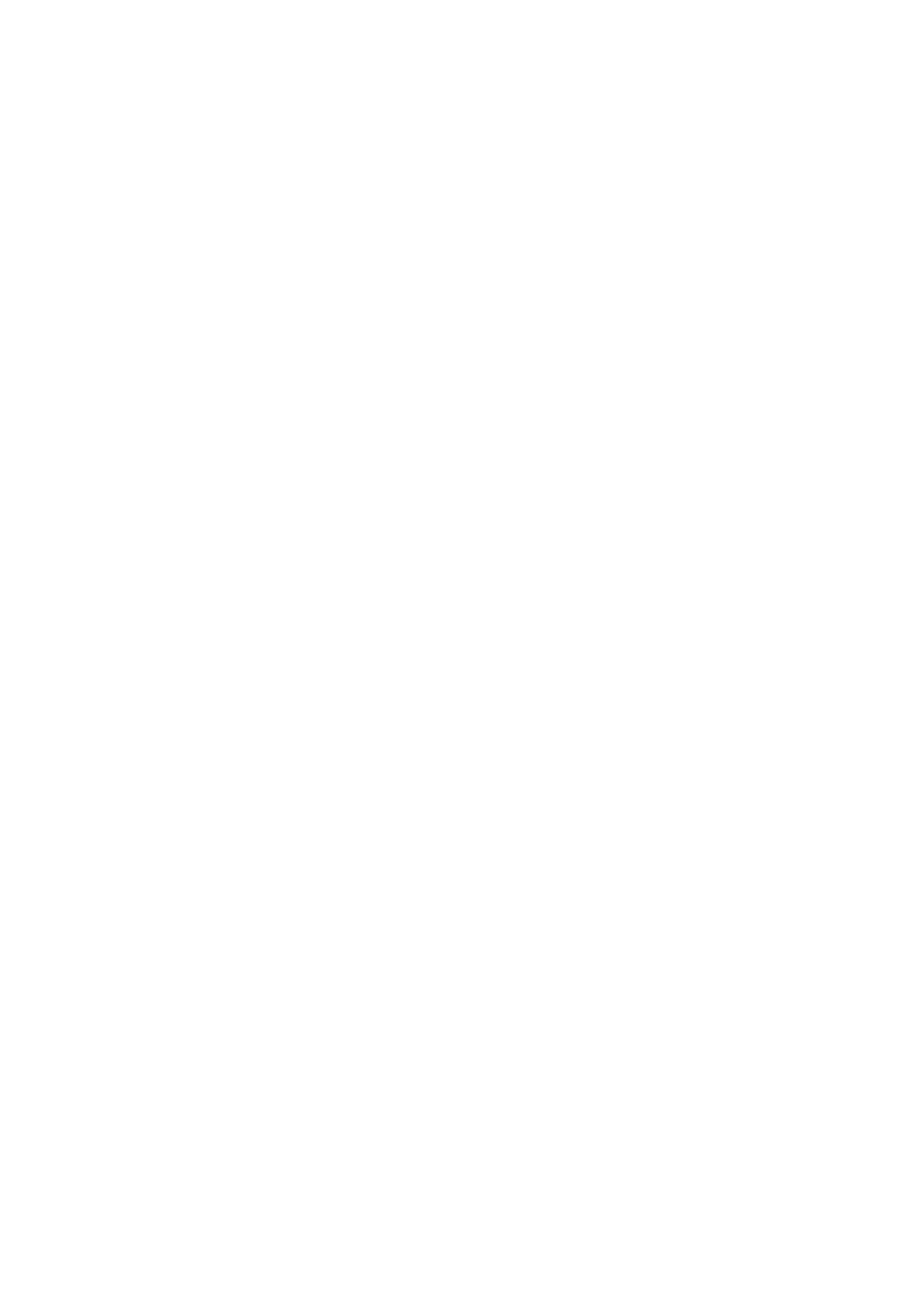# **Table of Contents**

| 1.       |     |  |  |  |  |                                                              |                                                                                   |
|----------|-----|--|--|--|--|--------------------------------------------------------------|-----------------------------------------------------------------------------------|
|          | 1.1 |  |  |  |  |                                                              |                                                                                   |
|          | 1.2 |  |  |  |  |                                                              |                                                                                   |
|          | 1.3 |  |  |  |  |                                                              |                                                                                   |
|          | 1.4 |  |  |  |  |                                                              |                                                                                   |
| 2.       |     |  |  |  |  |                                                              |                                                                                   |
|          | 2.1 |  |  |  |  |                                                              |                                                                                   |
|          | 2.2 |  |  |  |  |                                                              |                                                                                   |
|          | 2.3 |  |  |  |  |                                                              |                                                                                   |
|          | 2.4 |  |  |  |  |                                                              |                                                                                   |
|          | 2.5 |  |  |  |  |                                                              |                                                                                   |
|          | 2.6 |  |  |  |  |                                                              |                                                                                   |
| 3.<br>4. |     |  |  |  |  | Contribution to Self-Sustainable Development of Okinawa 15   |                                                                                   |
| 5.       |     |  |  |  |  |                                                              | University Campus and Community Development; Safety and Environment               |
|          | 5.1 |  |  |  |  |                                                              |                                                                                   |
|          |     |  |  |  |  | 5.2 University Community and Education/Childcare Services 18 |                                                                                   |
|          | 5.3 |  |  |  |  |                                                              |                                                                                   |
|          | 5.4 |  |  |  |  |                                                              |                                                                                   |
|          |     |  |  |  |  |                                                              |                                                                                   |
|          |     |  |  |  |  |                                                              | Attachment 1-2 Overview of Scientific Research at the OIST Graduate University 23 |
|          |     |  |  |  |  |                                                              | Attachment 2-1 FY2022 Income and expenditure budget statement 24                  |
|          |     |  |  |  |  |                                                              |                                                                                   |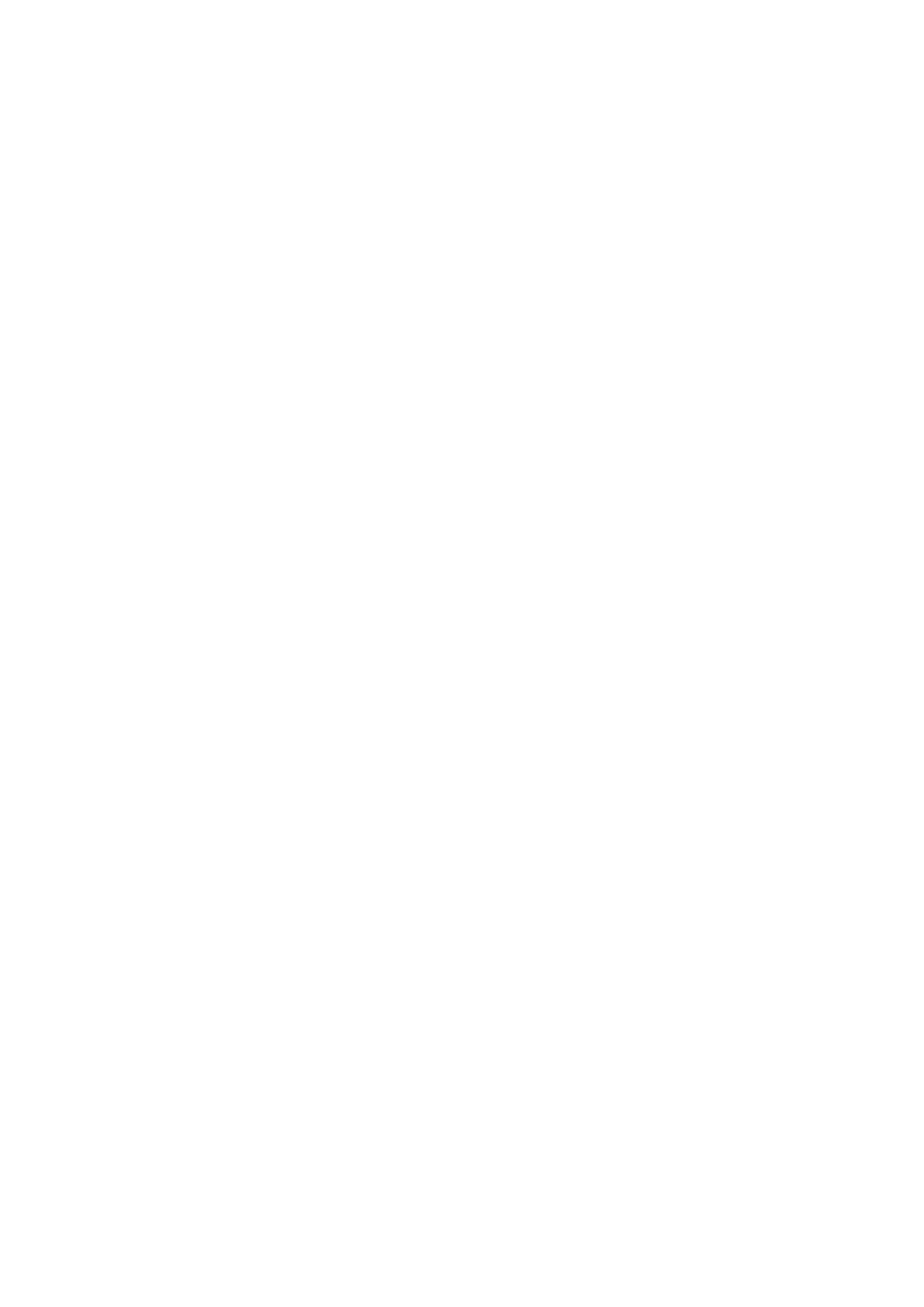# <span id="page-4-0"></span>**Introduction**

This Business Plan (BP) has been developed by the Okinawa Institute of Science and Technology School Corporation (OIST SC), discussed with the OIST Board of Councilors and approved by the OIST SC Board of Governors. The BP guides the operations of OIST SC by setting goals and providing action items for the fiscal year (FY) 2022, from April 2022 to March 2023.

# <span id="page-4-1"></span>**Planning framework and evaluation approach**

In accordance with the Cabinet Office Ordinance for enforcement of the OIST School Corporation Act (Cabinet Office Ordinance No. 59 of 2011)), the plan has the following 5 chapters: 1) Education and research, 2) Governance and administrative transparency and efficiency, 3) Finance - External Funding, 4) Contribution to self-sustainable development of Okinawa, and 5) University campus and community development; safety and environment protection. Each chapter has subchapters consisting of Goals and Actions. Based on the Bylaws of the OIST SC, the draft Business Plan will be submitted to the Board of Councilors (BOC) for their review and to the Board of Governors (BOG) for their final approval. The plan will be submitted to the Prime Minister for approval based on the OIST School Corporation Act. The government will provide financial support to the OIST SC based on the assumption that the OIST SC will implement the approved Business Plan appropriately.

As a corporation established on the basis of special legislation and largely funded by the government, it is our responsibility to implement the Business Plan steadily and to demonstrate accountability for our activities, including status of implementation of the Business Plan, to the general public. A key to achieving these aims effectively is the relationship between the BOG as an overseeing body and the CEO/President executing daily operations. The BOG is responsible for overseeing the CEO/President's implementation of the Business Plan, and the CEO/President is responsible for reporting the status of implementation of the Business Plan to the BOG. In addition, the Auditors of OIST SC will supplement this relation by conducting independent and rigorous auditing on all aspects of operations including the status of implementation of the Business Plan.

After the end of each fiscal year, the organizational performance will be reported to and evaluated by the BOG and the BOC. The evaluation results will be utilized in planning and executing business as a basis for the next step to achieve OIST's objectives. To ensure transparency, the annual report together with the evaluation results will be posted on the OIST web site by the end of June of the following fiscal year.

For a transparent and quantitative monitoring of progress against the plan, metrics will be provided for sub-sections of the Business Plan whenever appropriate. These metrics will also allow for analyses of the growth of OIST Graduate University and international comparison with benchmarked institutions. Most of the metrics should be evaluated in the spirit of achieving the goals described above. Therefore, these metrics themselves are not the objectives.

# <span id="page-4-2"></span>**1. Education and Research**

# **Education**

OIST will develop its strong and innovative PhD program. The addition of new faculty members significantly increases the research opportunities for students and will allow a yet further strengthening of the curriculum.

# **Research**

OIST will continue publishing world-leading research in high-impact journals. OIST will continue hiring of outstanding faculty members and also support newly hired faculty members for their swift lab start-up and commencement of research at OIST. OIST will also review appropriate organizational structure, number of research support staff linked with result of international peer review of core facilities, increment of OIST faculty members and expansion of research area at OIST, and make efforts to secure excellent resources.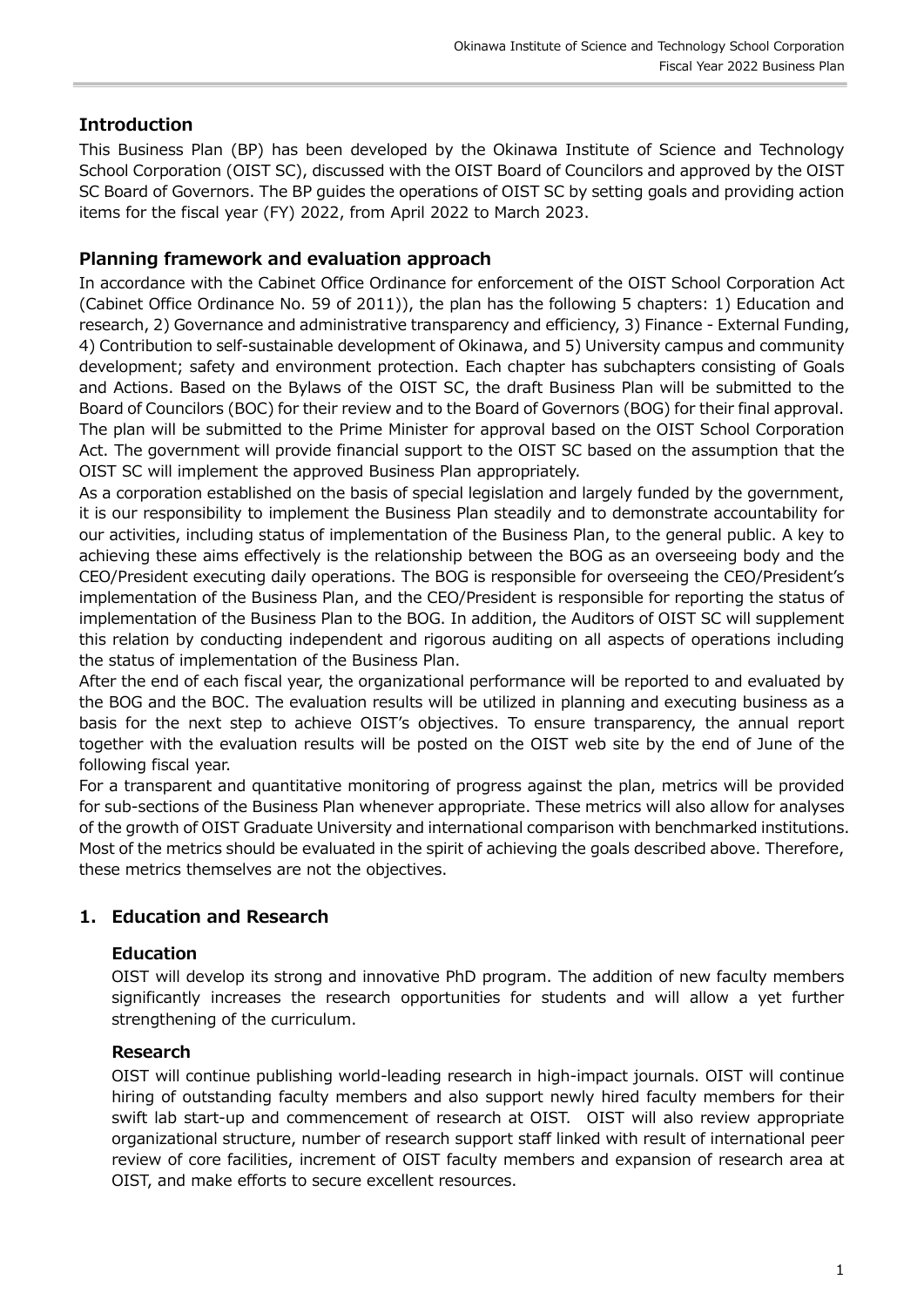# **Expansion of the university**

The number of faculty units will be increased to 91, further strengthening the University's areas of research competence while maintaining the highest quality standards in the selection. OIST will maintain the highest quality standards in the selection and elevate qualities of applicants to acquire the best students.

#### **Expansion of Educational Reach**

OIST will aim to develop educational offerings including certificates to expand OIST's reach to new groups of learners.

# <span id="page-5-0"></span>**1.1 Ph.D. Program**

#### **Goal (1)**

Taking full advantage of world-class science faculty and facilities, OIST will provide exceptional academic program and research training for students.

#### **Actions (1)**

#### **Research Training**

- OIST will facilitate students to receive academic and research training in front-line sciences for their PhD by providing operational support for academic success including courses, mentoring, research supervision and examinations.
- OIST will make available to its students external, world-leading researchers and examiners to improve research opportunities and outcomes from our PhD program.
- OIST will ensure students are provided with adequate and appropriate research facilities and equipment and IT support.

#### **Curriculum**

- OIST aims to increase the selection of courses available to students, including co-curricular instruction, in order to broaden the depth and breadth of the OIST curriculum.
- OIST aims to develop and support diversity of course delivery, including online.
- OIST aims to continue the process of curriculum review to provide the most appropriate courses at the most appropriate time to students and improve efficiency of education.
- OIST will develop pedagogical resources and improve teaching and learning approaches, leading to higher quality learning experiences for students.

#### **Research Internship**

OIST will provide a Research Internship program available to talented students with excellent research potential.

#### **Metrics (1)**

- 1) number of publications by students
- 2) number of external scholarships, etc. our students receive
- 3) Number of examinations for proposal and thesis
- 4) Number of graduates
- 5) Average number of students per faculty member
- 6) Number of electives, independent study and special topics courses offered
- 7) Number of co-curricular courses offered (nano-courses, professional and career development activities)
- 8) Number of credits earned through external courses
- 9) Number of Research Interns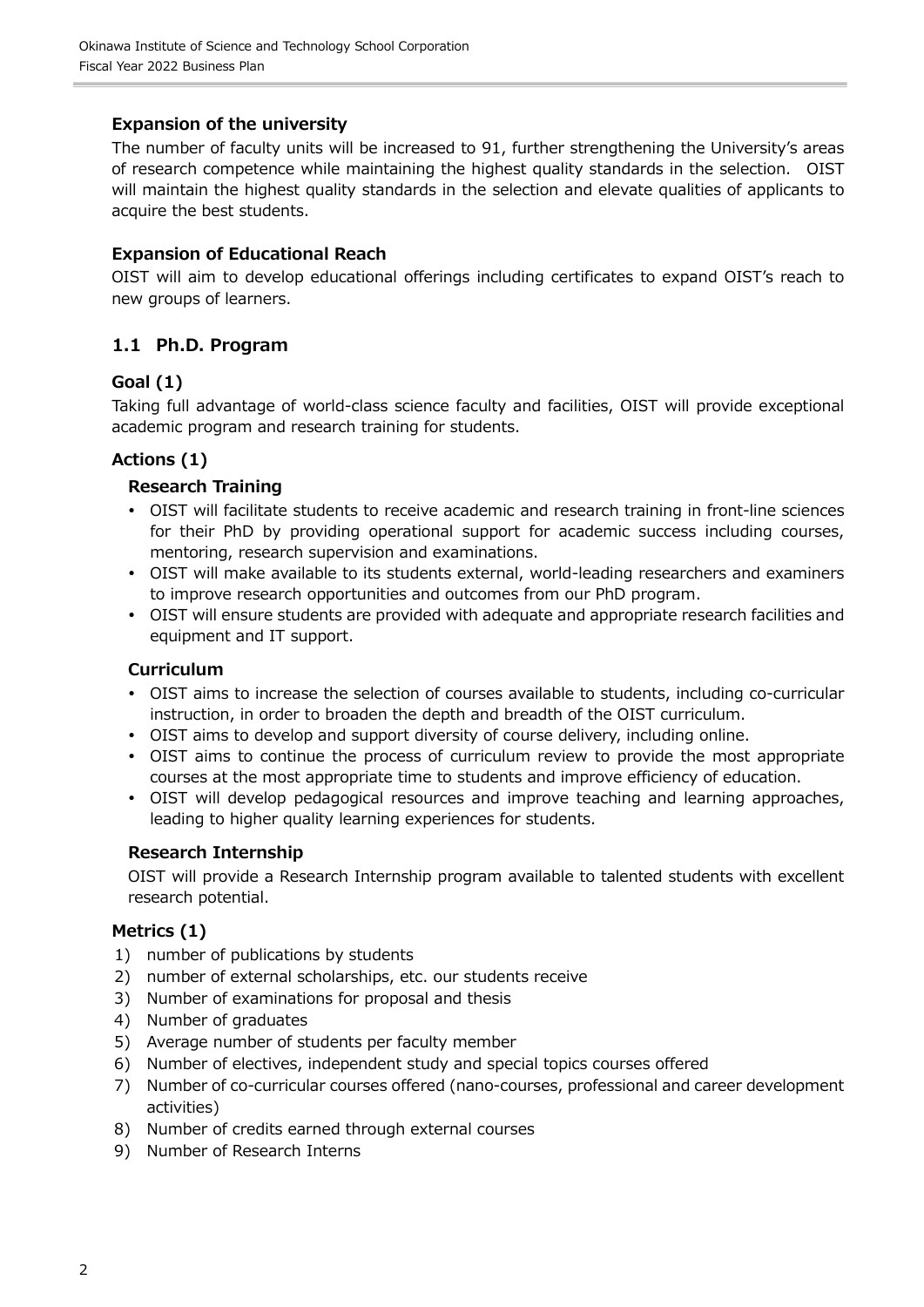# **Goal (2)**

Understanding the unique needs of each student, OIST will provide them comprehensive support toward academic success and professional and personal development to impact their life broadly.

# **Actions (2)**

# **Student Support**

- OIST will provide a full range of student-centered and flexible support to students in the areas of relocation, travel, housing, language assistance, emergency care, and financial assistance so that they can concentrate on their study.
- OIST will provide comprehensive support to provide a safe and healthy environment for students, including proactively reaching out to students for early problem detection, increasing communication with students, and seamless coordination of support across campus.

# **Professional and Career Development**

- OIST will provide a Professional and Career Development Program to prepare students for a wide range of career opportunities.
- The Professional and Career Development Program of Graduate School will collaborate to be part of a broader network of professional development OIST-wide for the betterment of its staff, students, and ultimately Okinawa and Japan.
- To empower students' effectiveness as early-career scientists, OIST will support diverse networking opportunities such as conferences, workshops, visits to other institutions, career events, and inviting external speakers to OIST.
- OIST will seek available funding opportunities for students and support the entire application process by holding information, grant writing and interview practice sessions, and providing clear guidance on the applications.
- OIST will provide relevant skills training to all students to translate discovery into impact and contribute to society within Japan and beyond.
- OIST will provide relevant training to help students develop and refine intellectual skills such as communication.
- OIST will provide opportunities for students to interact with other universities in Okinawa and Japan including student exchange, networking and teaching.

# **Metrics (2)**

- 1) Number and nature of professional and career development activities
- 2) PhD student retention rate, time to graduation

# **Goal (3)**

To enrich the mutual benefits between OIST and Okinawa, Japan, and the World, OIST will further develop communication and collaborations with other educational institutions and communities.

# **Actions (3)**

# **Student Collaborations**

- OIST will maintain and enhance collaborative relationships with other universities by developing agreements concerning Research Interns, Special Research Students, cosupervision, study-leave, and other exchange opportunities.
- OIST will hold events and workshops to provide students in Okinawa and those of Okinawan ancestry opportunities to get to know OIST and/or apply to the PhD and Research Internship Programs.
- OIST will improve integration of its student activities into the Okinawan environment and community to strengthen each student's ties with Okinawa and to enrich benefit sharing with Okinawa.

#### **Student Recruitment**

- OIST will continue to diversify student recruitment activities to attract a diverse group of world-class students for PhD program and Research Intern program.
- OIST will keep track of participants of GS events and programs.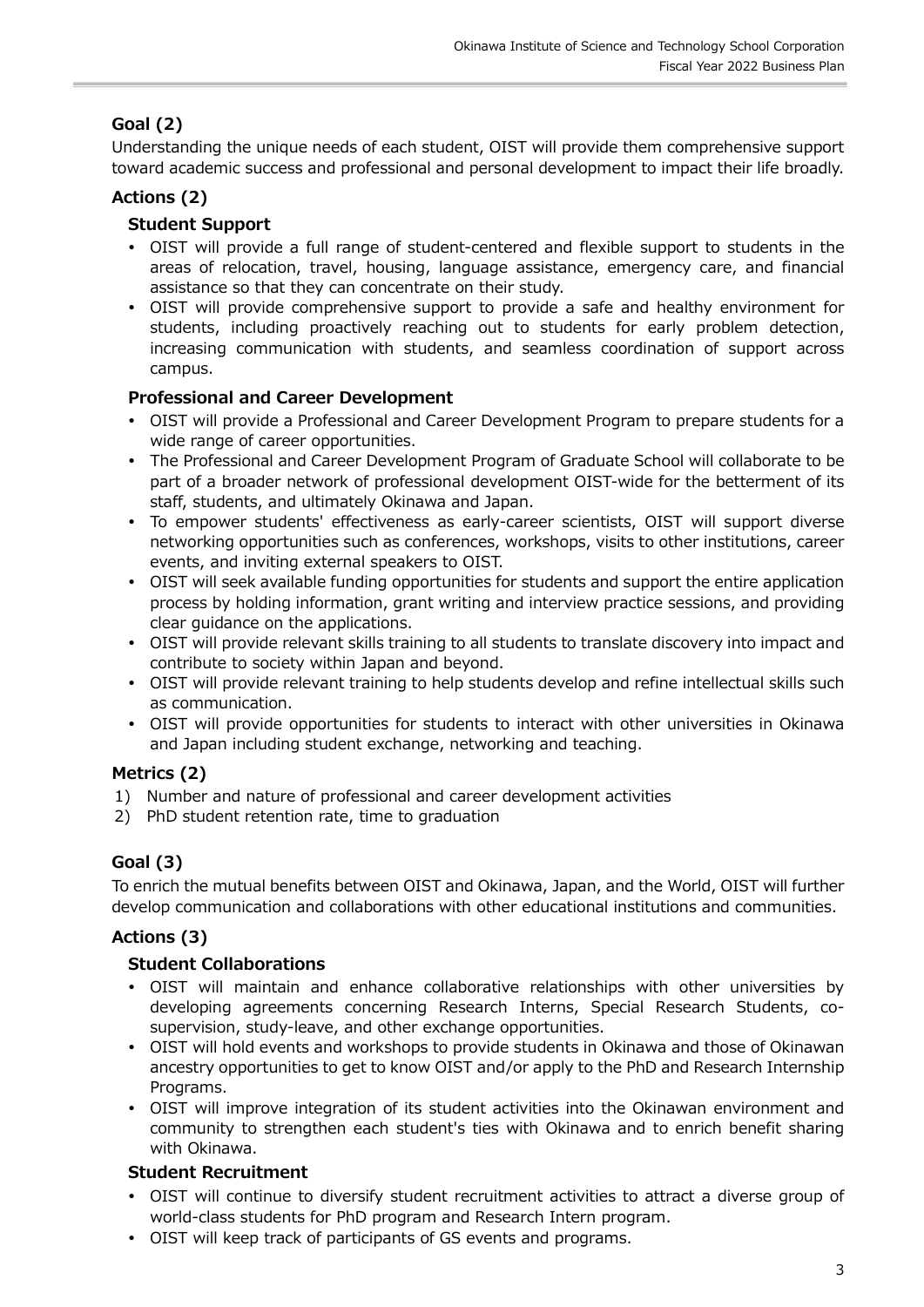# **Science Education and Outreach**

- OIST will sharpen its branding and adjust our external communications to increase awareness of OIST programs, and to better appeal to target populations for future student recruitment.
- OIST will offer various science classes, workshops, and other activities to local and nationwide STEM-focused junior high and high school students, independently, and/or in collaboration with external organizations.
- OIST will strengthen engagement with junior and high school students through Science Education Outreach activities, by improving communication and information sharing.

#### **Metrics (3)**

- 1) Number of applications for the PhD program (Japanese and International)
- 2) Number of admitted PhD students (Japanese and International)
- 3) Number of applications for the RI program
- 4) Number of admitted RI students
- 5) Number of applications for the RI-PhD Pathway program
- 6) Number admitted through RI-PhD Pathway program
- 7) Number and list of agreements with other universities for situations

#### **Goal (4)**

OIST will improve business efficiency of GS functions, curation of records and policies, and communication consistently improving over time as the University grows.

#### **Actions (4)**

#### **Policy and Process Management**

- OIST will continue to revise, in collaboration with the Faculty Assembly and the student body, relevant policy, rules and procedures to improve the effectiveness and efficiency of the administration of the OIST academic program.
- OIST will improve the curation and dissemination of policy changes to other stakeholders internal and external.
- OIST will improve student record management system and curation and visualization of longitudinal data.

#### **Business Efficiency Re-engineering**

 OIST will re-engineer workflow and processes of the Graduate School and employ relevant software to improve our business effectiveness and efficiency. OIST will support Graduate School staff by creating individual development plans and providing training and other opportunities for professional skills development and personal growth.

#### **Communications**

- To enhance mutual understanding and improve our quality of service, OIST will continuously adapt our communications with students, faculty, and relevant administrative divisions.
- OIST will improve the Graduate School website to enhance online communication to the public including prospective students.

#### **Metrics (4)**

<span id="page-7-0"></span>1) Number and nature of GS meetings with students and faculty

# **1.2 Scientific Research**

#### **Goal**

OIST Graduate University will conduct world-class research in cross-disciplinary fields of science. OIST Graduate University is committed to the pursuit of new knowledge through basic science. We are committed to the training of an international community of students. OIST Graduate University will encourage, motivate and support its talented faculty, students and scientists by promoting a collaborative cross-disciplinary research environment, providing excellent facilities, equipment and research support, and by conducting regular and rigorous peer review. OIST Graduate University aspires to be responsive and relevant to the needs of society. We believe that the most significant contributions will result from the discoveries made through basic science.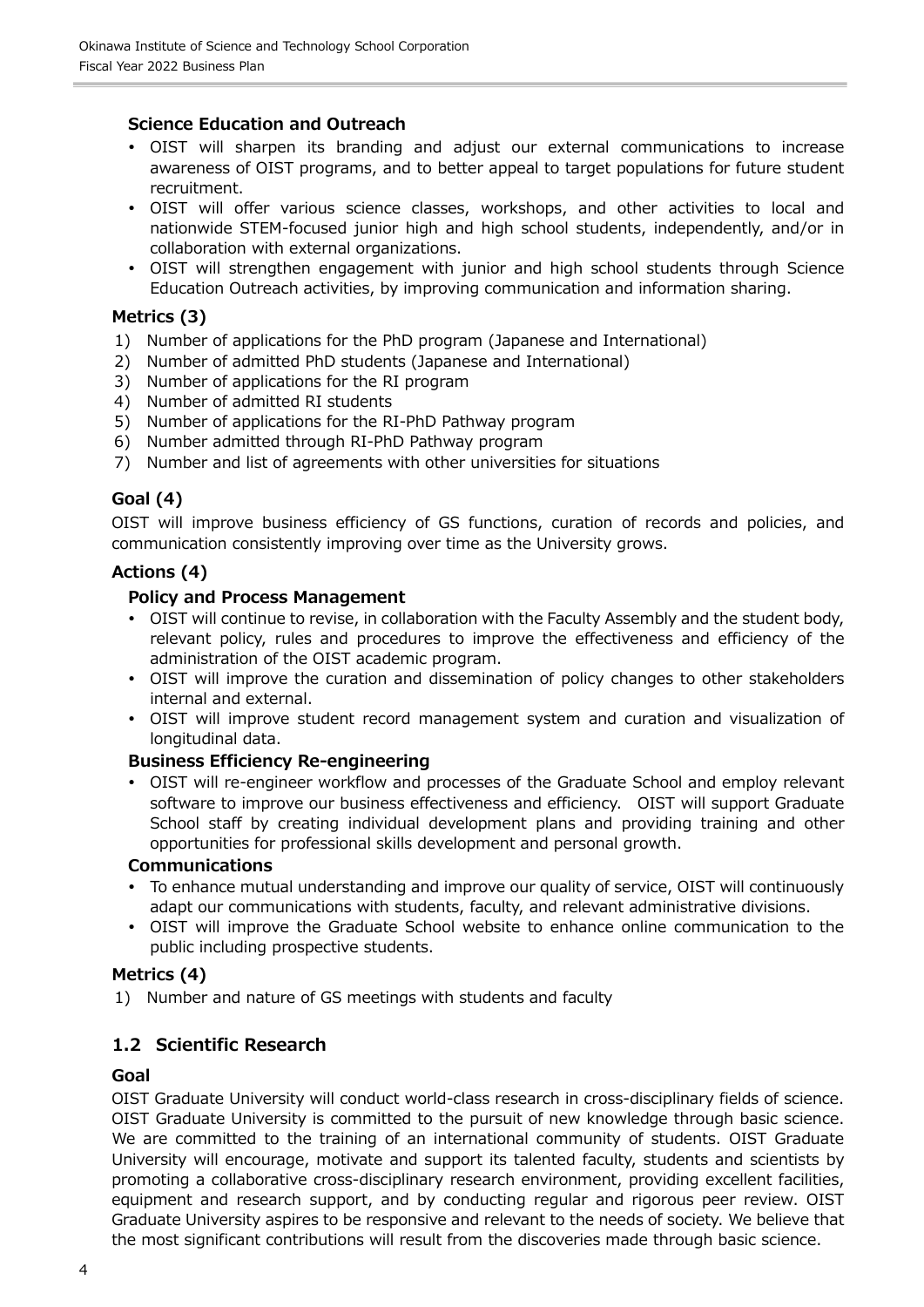# **Actions**

# **Promotion of cross-disciplinary research**

- We will support start-up of new research units.
- We will hire female faculty in order to improve the gender balance in the faculty.
- Our Faculty Lunch Talks will be continued to promote inter-unit conversations and trust that this will result in interdisciplinary research.
- The Library actively collects electronic resources so that necessary content can be accessed via remote access and provides infrastructure to retrieve academic information efficiently.
- We will implement the Research Tags Project to attract more collaborators within OIST and with external institutions.
- We will have External Faculty who will teach at OIST and collaborate with our faculty. This is also to fulfil the gap that OIST faculty cannot provide to our students.

# **Research Support**

- To enable researchers to conduct world-class research in cross-disciplinary fields of science, we will promote use of Core Facilities by focusing on efficient operation of the facilities and development of specialized staff.
- We will start equipping Core Facility in Lab 5.
- We will continue to promote research ethics, by organizing research ethics training and seminars.
- Provide better support on application and management of external research funding for faculties, researchers and student and continue proactive actions to collect grants information and delivery of the information. They will run our KICKS and JUMPS funding programs to promote collaboration.
- We will promote external use of Core Facilities to diversify the external incomes and also enhance domestic and international Core Facility network.

# **Publication and communication**

- Whenever we hear of an important new result from a faculty member, we encourage them to communicate this to our Communications and Public Relations Division. Queries from government sources such as MEXT have led us to compile lists of our top publications. These are also used by Nature Communications Index and other such comparative studies. We publicize journal publication results in our website and make sure that these are available in the OIST Institutional Repository.
- We will provide accessible information about OIST to the scientific community and general public in Japan and overseas, through OIST web articles, press releases, press conferences, print publications, social media, thought leadership, including high-profile speaking opportunities.
	- OIST will implement proactive media relations strategies to generate coverage by. This will include press releases and articles about new scientific directions and outcomes, and other activities of interest to diverse audiences. These will be disseminated to local, national, and international media through established channels such as press clubs and press release distribution services.
	- OIST will work with other Japanese academic institutions and will maintain a global network of science communicators, to enhance the institution's contribution and contribute to innovation and capacity-building in Japanese and international science communication.
	- OIST will continue to strengthen social media and other digital channels.
- OIST will enhance internal communication channels to help ensure that all faculty, staff, and students within the institution can contribute to OIST's successful promotion and engagement, and are well-briefed on progress, challenges and achievement.
- To sustain academic quality and collaboration, OIST will provide technical support, relevant documentation and training to OIST staff, researchers and students to support smooth delivery of remote meetings and seminars.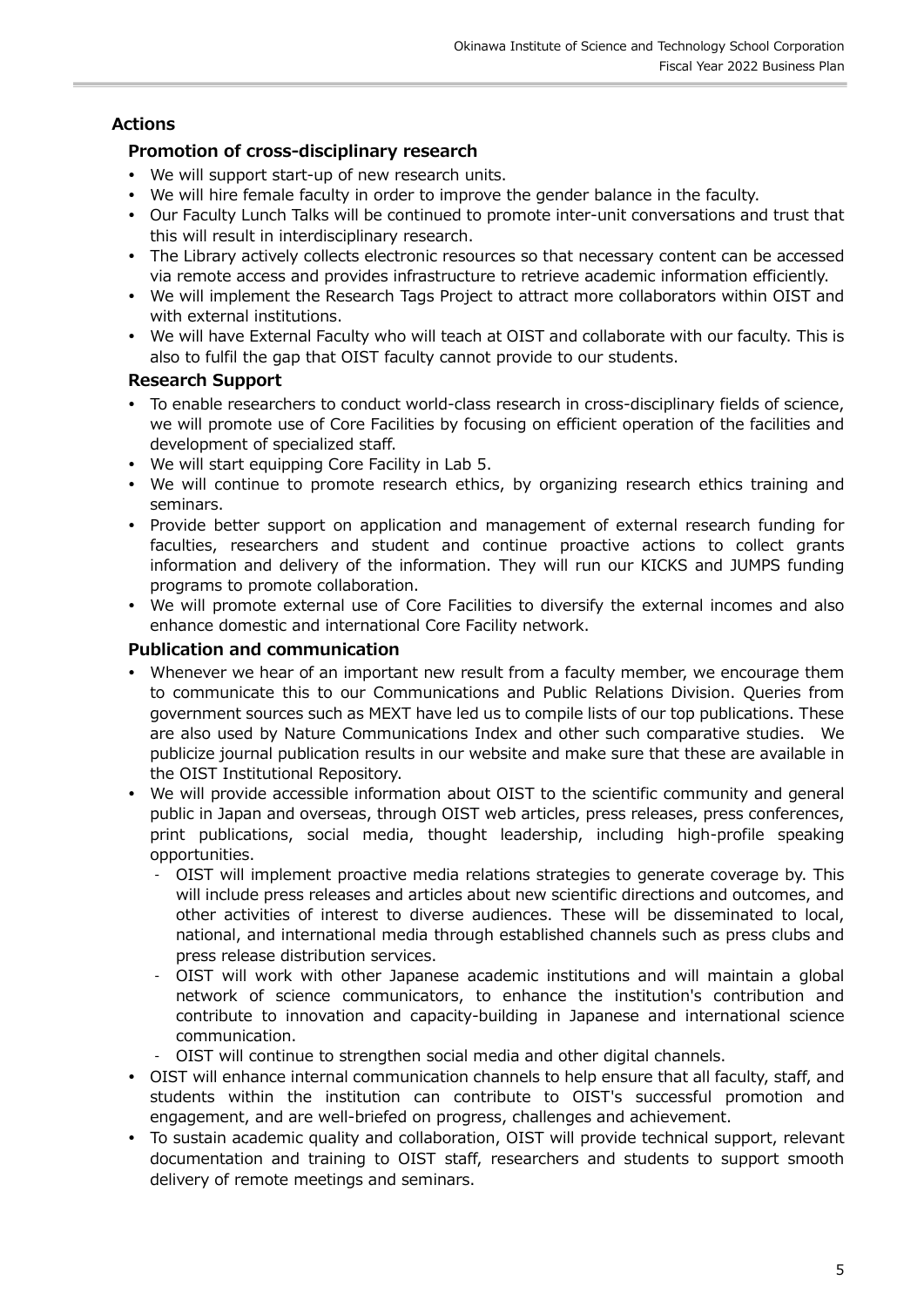# **Metrics**

- 1) Number of researchers (faculty, postdocs, technicians, and students)
- 2) Evaluation of research results by internal quality control standards in accordance with DORA
- 3) Number of joint publications between different faculty members
- 4) Number of research honors
- 5) Number of awarded research grants (number and amount)
- 6) Number of fee for use of core facilities by external users (number and amount)
- 7) Number of scientific meetings hosted by Research Support Division, Office of the Provost and Office of the Dean of Research (number and number of participants)
- 8) Number of joint researches hosted at Core Facilities of Research Support Division (number and number of visitors)
- 9) Number of training courses hosted at Core Facilities of Research Support Division for external researchers and students (number and number of participants)

#### <span id="page-9-0"></span>**1.3 Faculty Affairs**

#### **Goal**

and an interest in interdisciplinary research. The office also facilitates faculty evaluations, faculty meetings, space allocation for units, researcher hiring and retention, faculty and postdoctoral career development, including visitor programs and programs for promoting excellence. Additionally, we support the university library, and other miscellaneous faculty and researcher matters. Further, we will provide Career Development Programs for all personnel at OIST and enforce archiving of research data of all OIST publications.

#### **Actions**

#### **Appointment**

We will continue to recruit faculty members strategically considering budget and research space available.

#### **Faculty/Research Evaluation**

- We will conduct tenure reviews to faculty who negotiated their contracts or appointed at the internationally highest standards.
- We will conduct tenure reviews of 5 faculty and promotion review of 2 faculty.
- We will conduct unit reviews for 7 research units led by tenured and adjunct faculty members.
- We will continue faculty appraisals. The appraisals will be conducted by the Dean of Faculty Affairs (and if necessary, the Provost) based on individual faculty research, teaching, university service, and external grants received. The appraisal will be reflected in the salary and other resources granted. Faculty will be assured that individual (as opposed to aggregated) information will not be made available outside of OIST. In addition, we will check whether faculty members have published Annual Reports on their websites by encouraging them to do so.

#### **Research Productivity Report**

We will continue to increase the number of research items registered and enhance the support system for Open Access university wide.

#### **Senior Appointment and Post retirees**

A faculty member who has reached the retirement age, but his/her research is deemed to be suitable for extension and is invited by the President will be considered for continuation of research after conducting a rigorous review.

#### **Faculty Development**

We are establishing a new centralized professional development and career support center, called the C-Hub. C-Hub will provide faculty with programs, workshops, resources, and individual consultations to enhance their leadership & management, mentorship, communication, collaboration and writing skills, and provide orientation programs.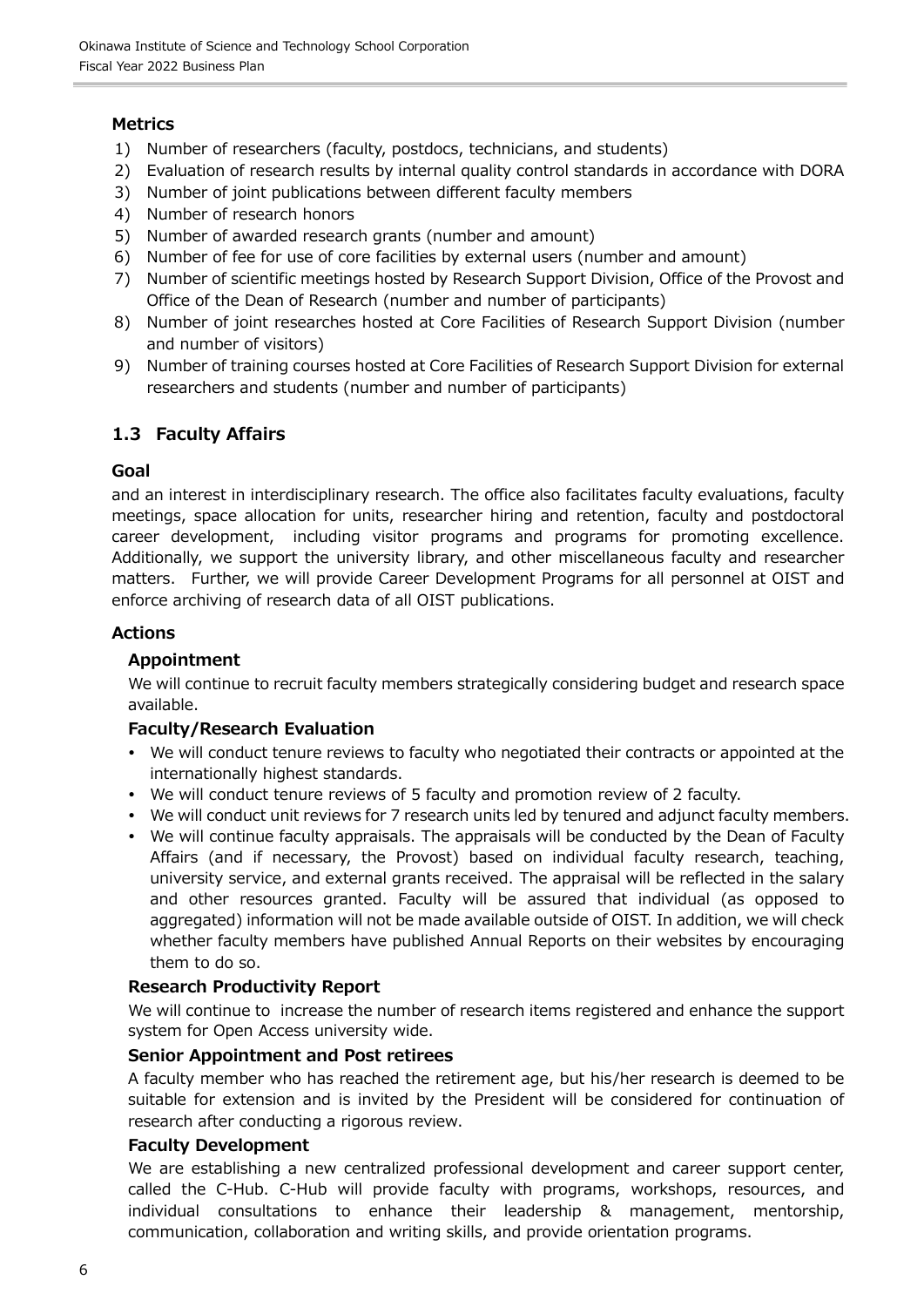# **Students, Research, and Admin Staff Development**

C-Hub provides students, research staff, and admin staff in addition to faculty, with programs for developing their leadership, management, and several other skills.

# **Alumni Network (OAAN)**

By developing and launching the OIST Alumni and Association Network, we will establish an efficient, sustainable system to maintain close, active contact with OIST's alumni and associates. Further, the creation of an interactive online platform will enable the OAAN to engage with the OIST community through career networking, professional development, and mentoring through regional and global events.

#### **Metrics**

- 1) Number of research units evaluated
- 2) Number of tenure reviews and promotion reviews
- <span id="page-10-0"></span>3) The number of papers registered in the Institutional Repository

#### **1.4 Global Networking**

#### **Goal**

OIST will continue to create strong networks with the international and domestic science communities. It will do this, for example, by hosting joint academic and research symposia/workshops with universities and institutions, and by receiving interns. OIST will increase its reputation as an International Graduate Research University committed to the betterment of society through conducting leading basic research and training the best scientists.

#### **Actions**

- OIST will provide opportunities for students to interact with other universities in Okinawa and Japan including student exchange, networking and teaching.
- OIST will focus on activities towards enhancing networking.
- We will host international courses and workshops of world-leading quality, providing students and young researchers with the opportunity of learning forefront science and interacting with outstanding peers.
- OIST will provide a Research Internship program available to talented students with excellent research potential.
- OIST will provide a full range of student-centered and flexible support to students in the areas of relocation, travel, housing, language assistance, emergency care, and financial assistance so that they can concentrate on their study.

#### **Metrics**

- 1) Number of international courses and workshops organized by OIST (14)
- 2) Impressions and feedbacks from the participants of international courses and workshops.
- 3) Number of new partnership programs and extension of existing programs with globally leading universities and institutions.

| <b>RIKFN</b>            | Conducting one symposium and appointing an External Professor from RIKEN |
|-------------------------|--------------------------------------------------------------------------|
| The University of Tokyo | Conducting two seminars/workshops hybrid style (online/onsite)           |
| Tohoku University       | Conducting one seminar/workshop hybrid style (online/onsite)             |
| Osaka University        | Conducting one seminar/workshop hybrid style (online/onsite)             |

# <span id="page-10-1"></span>**2. Governance & Administrative Transparency and Efficiency**

#### **Governance and Administration**

Successful operations of an international graduate university in science and technology require flexible, efficient, and effective administrative management, which will enable it to adjust to the rapid changes in academic and business environment as well as global competitions. Administrative procedures should provide appropriate support for creativity and innovation. A high level of transparency is one of the requirements, as are compliance with the laws and regulations, and accountability to the Japanese taxpayer.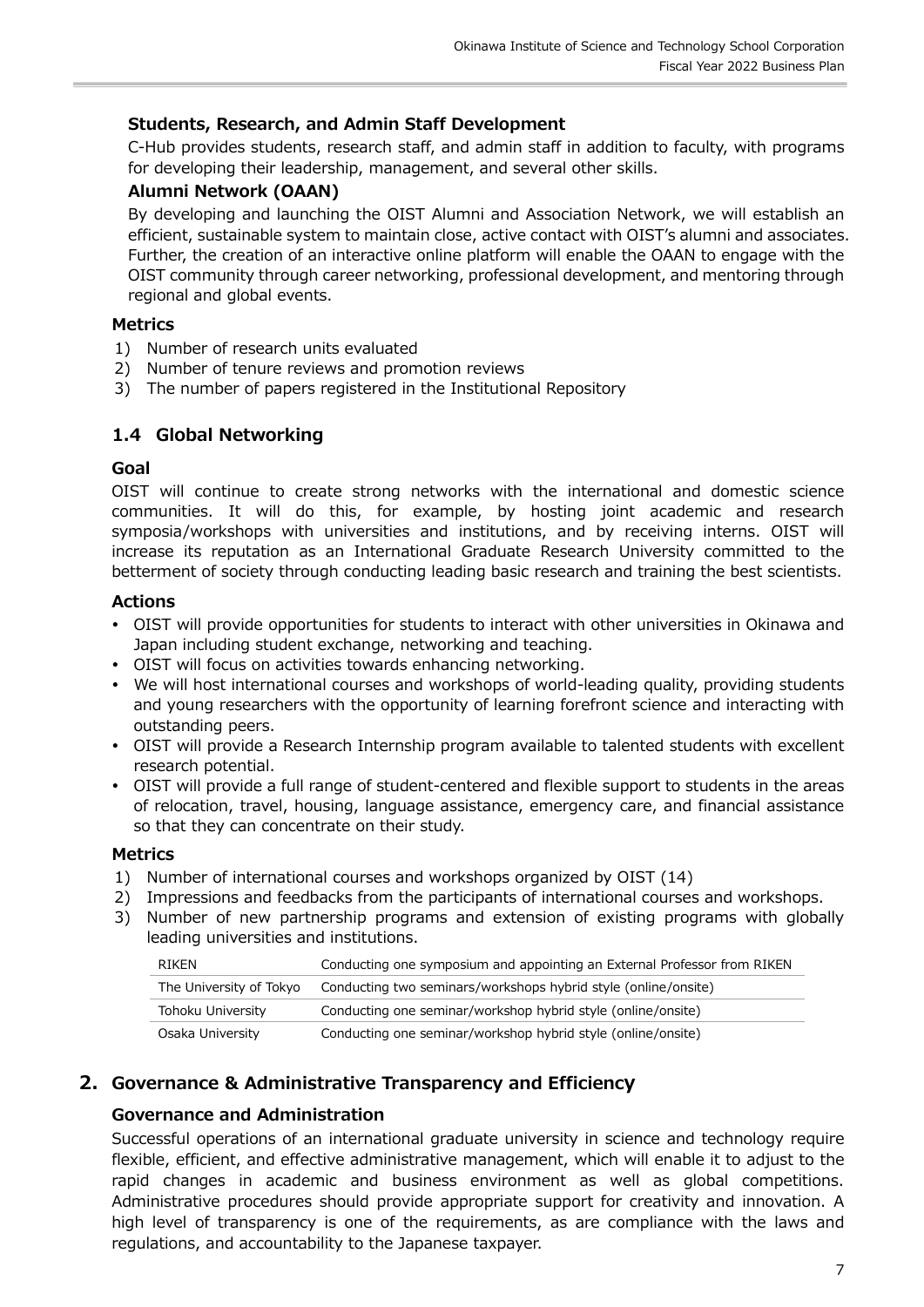Administration Review Committee (ARC) appointed internally will deliberate measures to establish the system to promote effectiveness and efficiency of administration.

OIST Graduate University aims to provide a new model for universities in Japan not only in science and education, but also in approaches to the administration and financing of an international university.

# <span id="page-11-0"></span>**2.1 Basic Structure for Governance and Business Operations**

# **Goal (1)**

The Board of Governors (BOG), which consists mainly of non-executive members based on the OIST SC Act and the OIST Bylaws unlike the case of most Japanese traditional institutions, takes ultimate responsibility for operation of the OIST SC and OIST Graduate University. The Board of Councilors (BOC) reviews the operations of the corporation with broad views of the society, including those of the local community. These two boards play key roles together in ensuring effective and transparent governance of the OIST SC in accordance with pertinent Japanese laws and the OIST SC Bylaws. The CEO/President will continue to provide the leadership in the execution of the Business Plan and accountable to the BOG. The governance of OIST SC especially features the appropriate relationship between these boards and the CEO/President.

OIST will continue to ensure that the bylaws and Policies, Rules and Procedures (PRP) remain consistent with all relevant laws and regulations.

Auditors of the corporation will conduct rigorous audits to ensure appropriateness and efficiency of the operations of the corporation, including comparison with international best practice.

# **Actions (1)**

#### **Basic Management**

- Regular BOG meetings will be held in May, September/October and February, and regular BOC meetings will be held in May and February. In the BOG meeting in May, the performance and achievements of the previous fiscal year will be reported and evaluated. The results of this assessment are made available to the CAO for public sharing.
- BOG and BOC meetings in May and October will each have about one extra day meeting, in addition to the two-days main meetings, to accommodate more discussions focused on the relevant role of the BOG and BOC. BOG and BOC sub-committees will have the opportunity to pre- discuss important issues. The BOG Steering Committee will its practice of meeting with the Faculty Council during the pre-meetings.
- The CEO/President will exercise leadership in all matters of daily operation of the OIST SC and the OIST Graduate University and ensure steady implementation of the Business Plan.
- The CEO/President will identify serious risks and prepare mitigation/control measures at biweekly executive committee meetings and report to the BOG.
- Auditors will conduct rigorous regular audits of all aspects of business operations, including budget execution, tendering and contracts, and the status of compliance, based on the Auditing Plan developed in advance while coordinating with internal audits and accounting audits, and conduct special audits in addition when deemed necessary. Auditors will conduct more thorough audits based on the strengthening of the auditor system and maintain effective communications with the university management while keeping appropriate independence. Auditors will be provided sufficient information and staffing necessary for conducting their duties Plan and result of Auditors' audit will be presented at BOG meetings, etc. for recommendations to reflect on business operations.

#### **Expansion of the University**

Recruitment of new faculty will continue to backfill and increase the number of faculty to 91. Lab 5 construction will continue. Future development of the Incubator Facility will be considered, based on the operational experience and status of the current Facility. Regarding accommodation, discussion will be made for future development of off-campus housing. Tokyo office will continue to strengthen the capability of information dissemination, outreach, collaborations with universities and research institutes as well as industry.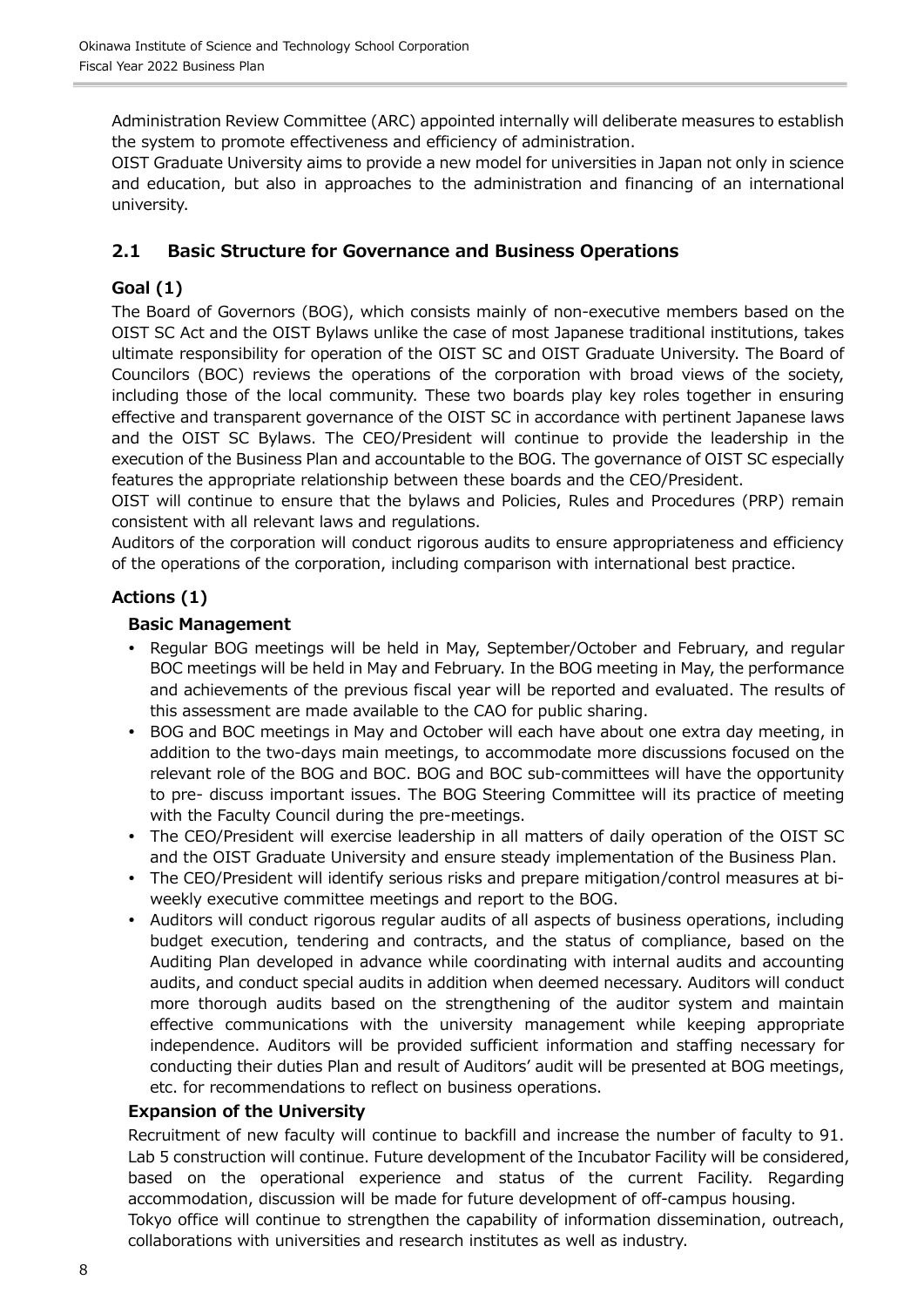# **Goal (2)**

OIST Graduate University will continue to build and maintain internal administrative organization following international best practice for world-class international graduate universities to ensure effective administration. While being autonomous, OIST Graduate University will keep close contact with CAO to ensure accountability to the Japanese Government for its budget execution and business operations.

# **Actions (2)**

# **Development of Administrative Organizations**

- The President/CEO, Vice CEO, and other executives will continue to meet regularly to prepare major decisions, share information and review the status of business operations. The Executive and the Faculty Assembly will continue to meet bi-monthly to share and improve the flow of information between senior management and the Faculty. The Salary Review Committee will continue to meet as needed.
- Weekly meetings of the President, Executive Vice President, Secretary General and Provost will facilitate a smooth coordination between the individual executives.
- Maintain close communication with CAO and continue the periodical meeting to share information such as the implementation status of the Business Plan. In addition, prepare business sketch and budget requests for the next fiscal year well in advance through close discussion with CAO.
- Provision state-of-the-art IT tools, services and support, enabling the University in its mission to become a world leading university.
- Continue to ensure that clear, concise and up to date knowledge bases and user education programs exist to enable users to appropriately and timely leverage IT tools, resources and services.
- Identify, evaluate, design, deploy and maintain the enterprise technology platform that supports the university expansion. Ensure that platforms for research and education are as automated and efficient as possible. We will ensure the continuity of a flexible and secure network environment that meets research requirements.
- While taking ongoing discussion on efficiency improvements of administrative tasks into consideration, continue to work on development and endorsement of an IT strategic plan. Ensure the alignment of the plan with the business through continuous interaction and feedback. Track alignment with best practice through external peer review.
- Drive digital transformation to identify, develop and support enterprise systems and services that supports the university's business efficiently.
- Best position the University within relevant local and global IT initiatives to enhance and support the research and administrative activities of the University, and best promote Okinawa.
- While reducing operational costs and increasing safety, contribute to business process and work style innovation through digital transformation with working together with other administrative divisions, and simplify and automate office work and promote standardization and efficiency.
- Reinforce information security governance, and enhance information security control through information security education, multi-factor authentication, and device-based access control. Further enhance existing security threat monitoring, enabling real-time threats detection such as malicious software or hacking that may compromise the integrity of OIST networks or systems as well as implementing appropriate measure for Web site tempering and other threats.
- Provide legal advice in connection with legal issues arising at the relevant divisions at OIST and ensure legally appropriate operation of the OIST SC by providing overall legal support in drafting, negotiation and execution of the agreements handled by relevant divisions at OIST.
- Defend OIST SC from claims in and out of court and avoid financial damage and reputational risk.
- In order to prevent any misconduct in and out of OIST, all employees, faculties and students will be required to take a program on Japanese laws and rules annually (especially on drug restrictions, drinking and driving, carrying weapons, criminal procedure/deportation, OIST discipline).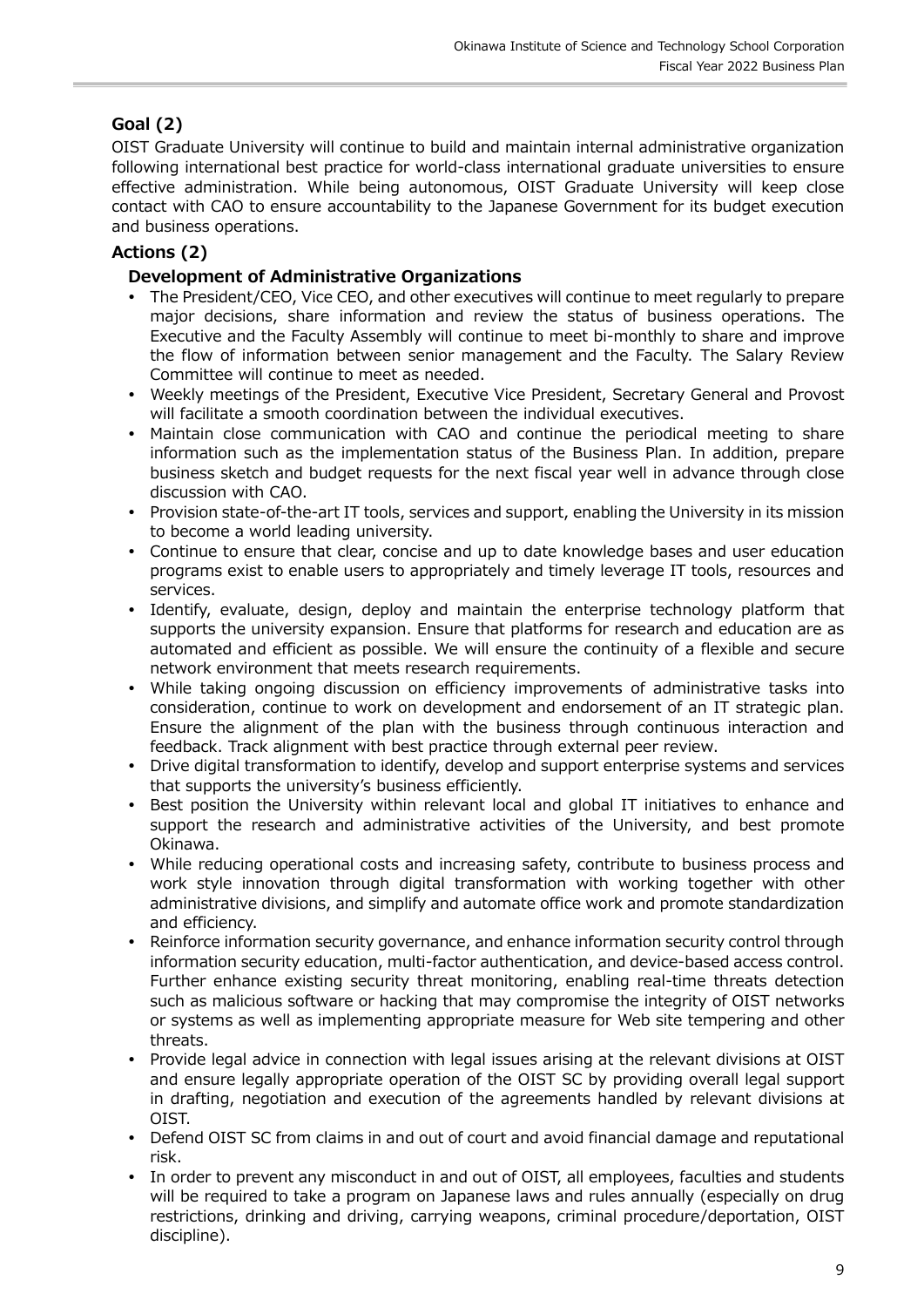# <span id="page-13-0"></span>**2.2 Budget Allocation and Execution**

#### **Goal**

On executing the budget including government subsidies, OIST Graduate University will make appropriate and effective allocation and execution of budget, by reviewing the cost performance, to fulfill its accountability to the government, sponsors, and general public. In particular, under the prevailing severe fiscal circumstances, the university will make efforts to improve cost efficiency to maintain and develop research and education.

## **Actions**

## **Budget Allocation and Execution**

- Strategic Resource Allocation Committee (SRAC), formulate high-level budget allocation and reallocations proposals of the university resources, such as Personnel budget, Operational budget, Equipment budget, and Space. The proposals will be then approved by the President/CEO.
- Have budgetary units, which are the allocation/execution unit, consistent with the organizational structure of the university and allocate the necessary budget to implement the Business Plan to each budgetary unit.
- Reinforce the budget allocation and reporting process by collaboration with the budget analyst assigned in each division. The status of budget execution will be reported monthly to the President/CEO at the monthly Budget Review Meeting in order to ensure appropriate and integrated budget management of all funds including the Subsidy for Facilities. In addition, report the budget execution status to CAO on monthly basis.
- All research-related budgets shall be closely monitored and adjusted through September and January budget reviews.
- Implement the procedures to comply with laws and University policy and rules the procedure in budget execution includes reviews by the person in charge of compliance when individual budget expenditures exceed a predetermined threshold.
- Conduct internal audit, as well as develop human resources through sending our staff to training courses provided by government agencies, etc. on regular basis, to ensure proper contract, procurement and accounting procedures.
- Exert efforts in ensuring fair and transparent procurement through measures such as establishing a committee including external experts and having their review on specifications of large research tools/equipment as necessary on the University's policy and rules. (modification of description).

# <span id="page-13-1"></span>**2.3 Efficiency of Business Operations**

# **Goal (1)**

OIST Graduate University will continue its efforts to improve efficiency in its business operations.

# **Actions (1)**

- Administration Review Committee will deliberate measures to establish a mechanism to ensure more effective and efficient business operation.
- Support research activities, such as utilizing the methods of unit price contracts, bulk purchase for research materials and reagents, and multi-year contracts.
- Reduce costs of system and research equipment maintenance by reviewing the contracts etc. (modification of description)
- Contracts of the University shall be based on the principle of ensuring sufficient transparency and competitiveness, and in case of making a negotiated contract, thorough information disclosure will be ensured, such as by disclosing the reason for the negotiated contract. Monitor procedure for negotiated contract continuously. At the same time, review procurement policy, rules and procedures continuously from the perspectives of efficiency and simplicity. Continue improving the segregation and procedures related to procurement for the future expansion of the University. (The revision of the criteria has already been done)
- Based on the fruit of the previous investigations on price differences between Japanese and international markets, continue to take actions to decrease the said differences and to promote cost-saving.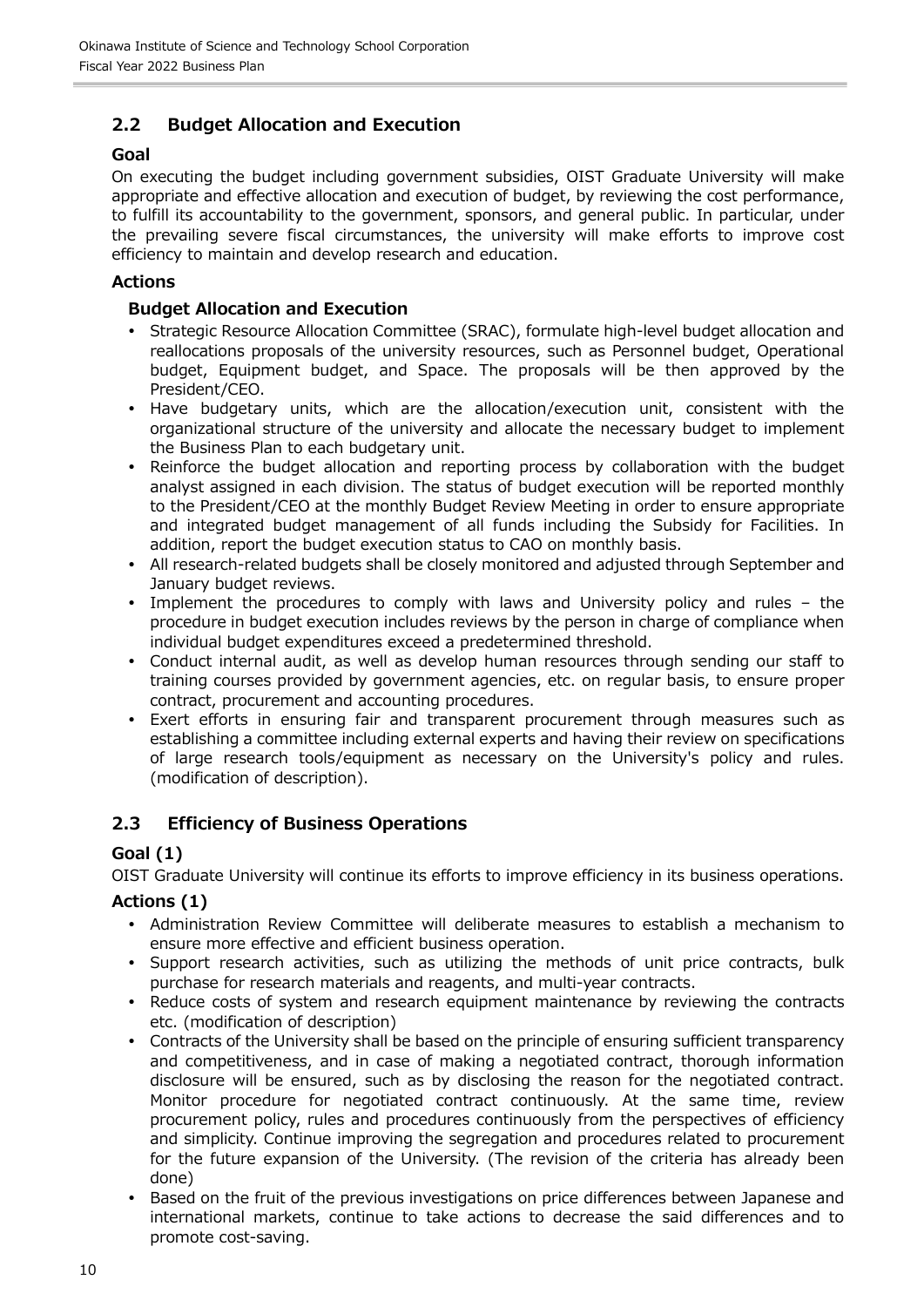- Based on the collected reference data comparing prices of supplies and equipment etc. in Japan and abroad, provide information for internal users on how to negotiate prices effectively with manufactures/agents/vendors to improve cost efficiency of purchasing.
- Support those efforts for administrative internationalization made by national universities and other institutions through conducting a training program at OIST to their staff members and enhance administrative efficiency by absorbing their knowledge and experience on university operation and management.

# **Metrics (1)**

- 1) Number of unit-price contracts : more than 32 (based on fixed value in FY2020)
- 2) Ratio of the number of purchase contracts concluded through tendering or other competitive processes : more than 62%
- 3) Successful bid rate for those excluding research related purchases.

# **Goal (2)**

OIST Graduate University makes the best use of its facilities and equipment.

#### **Actions (2)**

#### **Effective Use of Facilities**

- Continue efforts for optimization of use of academic and administration spaces, and research equipment through regular survey of current spaces in the existing buildings, close coordination among Facility Management Division, Space Allocation Committee and Research Support Division, and meeting and interviews with the research units to understand their needs.
- Continue studies for optimization of use of Seaside Campus and Seaside House Building in relation with future expansion of OIST based on OIST strategic plans.

# <span id="page-14-0"></span>**2.4 Personnel Management**

#### **Goal**

To attract, retain and develop talent, we actively hear employees' voice. We continue improving HR policies and systems in more sustainable and effective way with full legal-compliance, so that we can realize even more diverse and inclusive workplace. We, as an enterprise strong supported by national fund, will continue making efforts to control overall people-related operating costs.

#### **Actions**

#### **Recruitment**

- We will stablish a strategic resource plan in order to compete in the global talent acquisition market while ensuring a sustainable talent cost model for OIST. Based on the approved resource allocation plan and position requisitions, we will implement a fair and timely talent acquisition process, proactively searching qualified, competitive pool of candidates. HR and CPR will collaborate to leverage social media for proactive communication to the external market, reaching out to potential candidates who are not yet actively looking for jobs. We will improve recruitment processes to hire strong talent much faster and more effectively, thereby increasing new hire experience and ultimately OIST's employer branding. We will strive to recruit excellent Okinawans.
- We will plan a talent acquisition mechanism, both external and internal, that is fair, open and the one that will help bring the best out of the individual through standardized job description and a career framework with clarified competencies, skills/expertise and experiences in a transparent/visible manner.
- Take steps to build and maintain a work environment that is equitable and welcoming to all employees and students.
	- Offer unconscious bias training and other appropriate diversity related programming to all members of the university.
	- University Community Services and Buildings and Facilities Management Division will collaborate to plan, design and outfit appropriate facilities for pregnant women and working parents at OIST.
	- Offer networking opportunities for all employees, regardless gender, nationality,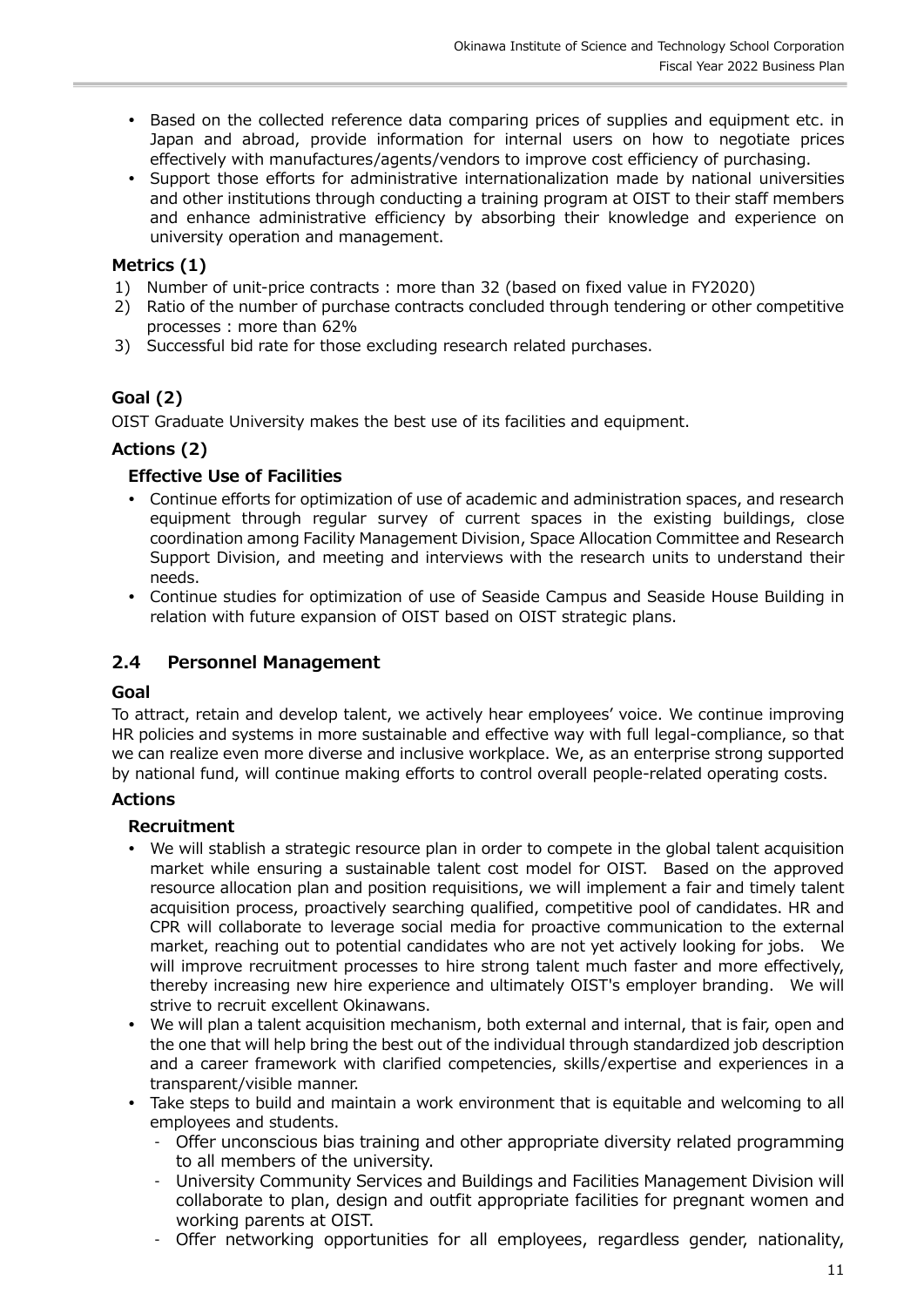organizational hierarchy etc.

- Promote diversity, equity and inclusiveness through presentations and networking opportunities for OIST and the Okinawan community.
- We will inform and train OIST staff on various mediums for harassment incident reporting and resolutions such as external hotlines and others. We will provide reporting and resolutions such as external hotlines and others. trainings on harassment prevention and handling sensitive cases to managers and professionals who need to deal with the cases on a regular basis.
- Develop and implement policies to promote the health and safety of persons with disabilities at OIST by the revision of Act on Employment Promotion etc. of Persons with Disabilities scheduled for 2018. Provide counsel and input on removing barriers for providing equal working opportunities, as appropriate.
- The OIST Health Center will provide reliable health care services such as health checkups for staff/students and support for hospital visits to OIST community.
- The OIST clinic will provide first aid and other services such as hospital referral to OIST community.

# **Compensation**

 Referring to salary levels of national government employees and those of academic institutions in and outside of Japan, embody and implement actions following "On the Salary of Officers and Employees of Special Public Corporations, etc. (by Administrative Management Bureau, Ministry of Internal Affairs and Communications on November 17, 2017).

#### **Talent Development and Management**

- Based on results of organization diagnosis and involvement of selected management staffs, reinforce following systems, in order to improve productivity and develop next generation employees in line with OIST strategies;
	- Management by Objective
	- Recruiting system
	- Performance evaluation system
	- Job grading system
	- Assignment planning system
- Restructure capability development mechanism for Management staff and further activate self-learning environment (including on-line training) with individual learning hour target (40 hours).

#### **Metrics**

- 1) Number of employees (by job categories, nationalities and gender)
- 2) Ratio of staff in administrative divisions to the total headcounts
- 3) Ratio of labor costs to the total operational budget
- 4) Salary level of employees (average salary by job category)
- 5) Number of employees taking training programs
- 6) Annual learning hours for administration staff (40 hours)

# <span id="page-15-0"></span>**2.5 Compliance**

# **Goal**

OIST Graduate University will ensure compliance in all aspects of the university operations.

# **Actions**

- Review the budget execution status and contracts exceeding a predetermined threshold as well as new and revised policies, rules and procedures from a viewpoint of compliance.
- Continue to establish and revise policies, rules and procedures appropriately in cooperation with the General Counsel Office at the right time in response to revision of relevant laws and regulations or changing situation and hold the PRP review committee as needed to maintain consistency in policies, rules and procedures as a whole. Provide legal advice to each policy owner division in drafting and revising the policies, rules and procedures.
- Continue to ensure appropriate creation, management and retention of documents concerning decision making and its processes in the operation, based on the Act concerning the Management of Public Documents (Act No. 66 of 2009) and University Policy and rules that are developed accordingly.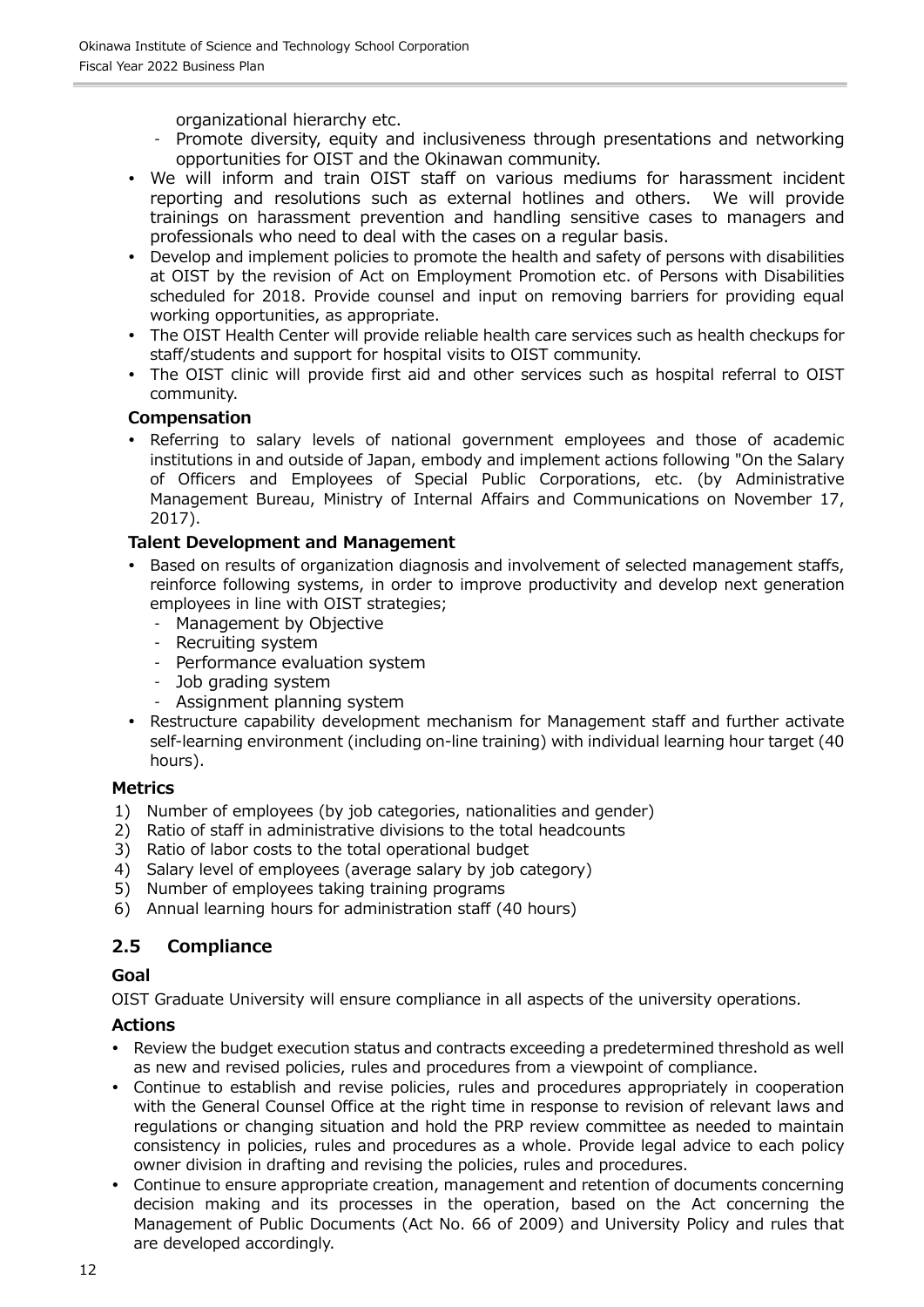- Handle personal information properly based on the Act on the Protection of Personal Information held by Incorporated Administrative Agencies etc. (Act No. 59 of 2003), the Act on the Use of Numbers to Identify a Specific Individual in the Administrative Procedure (Act No. 27 of 2013) and the University policy and rules that are developed accordingly. In addition, awareness on personal information is to be improved through obligation for faculty and employees to observe the University policy and rules including maintenance of a ledger or etc. that manages retained personal information.
- Through Auditors' audit and internal audit, provide rigorous review of the status of compliance including the implementation of the policies and rules, and reflect the result as necessary.
- To facilitate evaluation of situations that may give rise to conflicts of interest, formal written disclosure of external activities and commitments is required of all University officers and employees each year, based on the PRP Section 22.3.1 in "Avoiding Conflicts of Interest & Commitment".
- Review of research protocols by review boards and professional staff will ensure that our research activities are compliant with pertinent regulations and laws.
- For proper management of competitive research funds including KAKENHI (Grants-in-Aid for Scientific Research), we will continuously and thoroughly implement proper management to the researchers through posting Misconduct prevention plan.
- In addition, to prevent misconduct of research funds, various measures will be taken, including initiatives for ensuring thorough familiarization of all faculty members and researchers with rules of use of research funds, and increasing the awareness of thereof from the time they decided to join OIST. We will explain about our rules of use of research funds to new faculty members at the preliminary meeting before their start. Also, after their arrival, we will explain the rules in more details.
- We will provide online training for Responsible Conduct of Research to all researchers and continue to improve our efforts to prevent research misconduct by providing lecture and discussion training to faculty, students, and research staff.
- Additionally, since an OIST investigative committee determined in 2021 that research misconduct had occurred in one case, we will ensure that every employee is informed about procedures and contact point for reporting an allegation and proper research data archiving.
- The Field Work Safety Committee will continue to conduct strict review of field work plans and the Safety and Health Committee will ensure safety and health at labs through workplace inspections. In addition, we will enhance safety on research and educational activities at sea and the labs in accordance with established Safety Management System.

# <span id="page-16-0"></span>**2.6 Information Disclosure and Public Relations**

#### **Goal**

The fast growth of the Graduate University requires OIST to guarantee transparency of academic and administrative operations, and accountability to the general public. In order to obtain broad support for OIST both from Japan and overseas, and to enhance worldwide recognition of the Graduate University, we will communicate actively with various stakeholders and promote OIST.

# **Actions**

- Disclose the information appropriately on the OIST website etc. to comply with the School Education Act (Act No. 26 of 1947) and the Act on Access to Information held by IAIs (Act No. 140 of 2001).
- OIST will continue to improve its websites, including the News Center, to ensure that design, layout and user experience are consistent with best practices.
- Organize press events, which share information with journalists in Okinawa and on the mainland in order to secure positive press coverage.
- Continually improve and grow social media and digital channels (including Facebook, Twitter, Instagram, LinkedIn, Flickr, YouTube, Vimeo).
- Maintain and improve the library of OIST Policies, Rules and Procedures on the website.
- In case of any incident, CPR will consult, where necessary with the General Counsel Office other executive members and release timely information in consideration of reputation risk. To protect websites from zero-day attacks that leverage software vulnerabilities, OIST websites are hosted with support to ensure that security updates are applied promptly.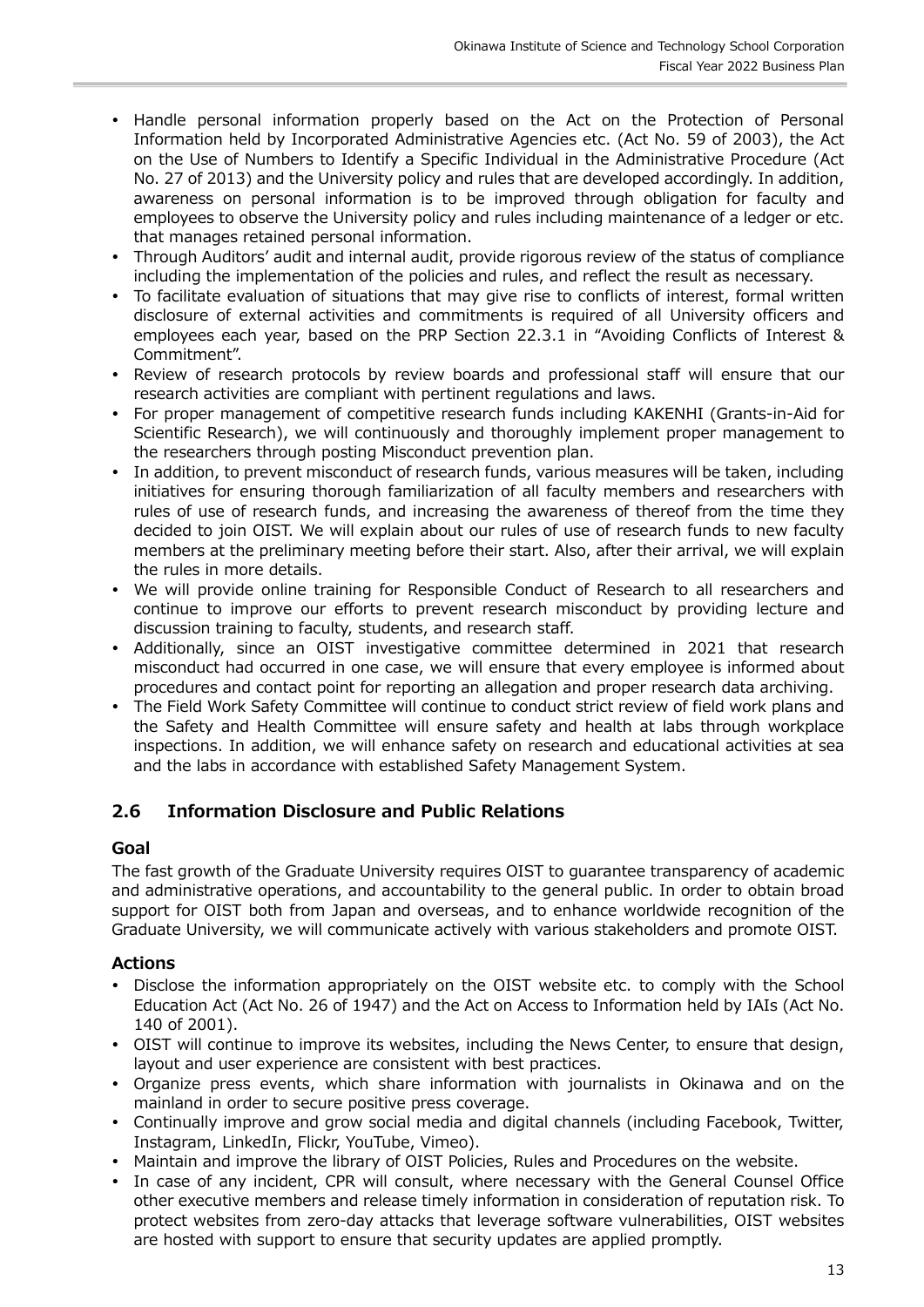# <span id="page-17-0"></span>**3. Finance - External Funding**

#### **Budget related issues**

It was expected that OIST would maintain efforts to increase external funds, including incentive measures to apply for and acquire grants. OIST has already taken a number of concrete steps, including grant facilitators program to support young researchers. It will continue to put a major emphasis on this. An additional source of external income is through collaborative research with industry. Here OIST has been very successful and will increase its efforts further. Consistent with becoming a new model for universities in Japan, activities of acquiring donations are to be promoted under the Fund-Raising Office following the model of North American universities where private and corporate donations are sought to support the mission of the university.

#### **Goal**

Based on the OIST Mid-Term Strategy for External Funding revised again in the previous fiscal year, OIST Graduate University will broaden its financial basis strategically by proactively increasing the amount of research grants, donations, and other income sources for more independent operation in the future.

#### **Actions**

# **Grants**

- Increase opportunities to deliver grant information, available application support, importance of networking etc. to OIST researchers through Grants and Research Collaborations Section's website and visit to their offices.
- Under the leadership of Dean of Research, we strive to strategically prepare applications for the large-scale program with inter-institutional collaboration aided by a domestic and international network.
- Collect information about grant opportunities in Japan and abroad and communicate these on a regular basis to members of our research community. In addition, the section will actively communicate with major funding agencies to collect information about any precursory activities leading to announcements of new grants.
- Encourage and incentivize researchers to collaborate with industry and apply for public and private-sector innovation grants and contracts.
- We anticipate healthy proportional increase of third-party income hoping for added income encouraged through incentive systems.

#### **Donations**

- OIST manages gift and donation solicitation including representation in the USA. This activity will be strengthened also in Japan with strategic outreach to perspective donors in and outside Okinawa through the new office in Tokyo.
- Donation management process for Furusatonozei will be established.

#### **Metrics**

- 1) Increase of the number of awarded research grants (number and amount)
- 2) The total amount including academic external funding, collaborative research and commissioned research with industry, donations, tuition and other revenue is targeted to 1,170 million yen (7.06% of the ordinary expenses of the subsidy budget).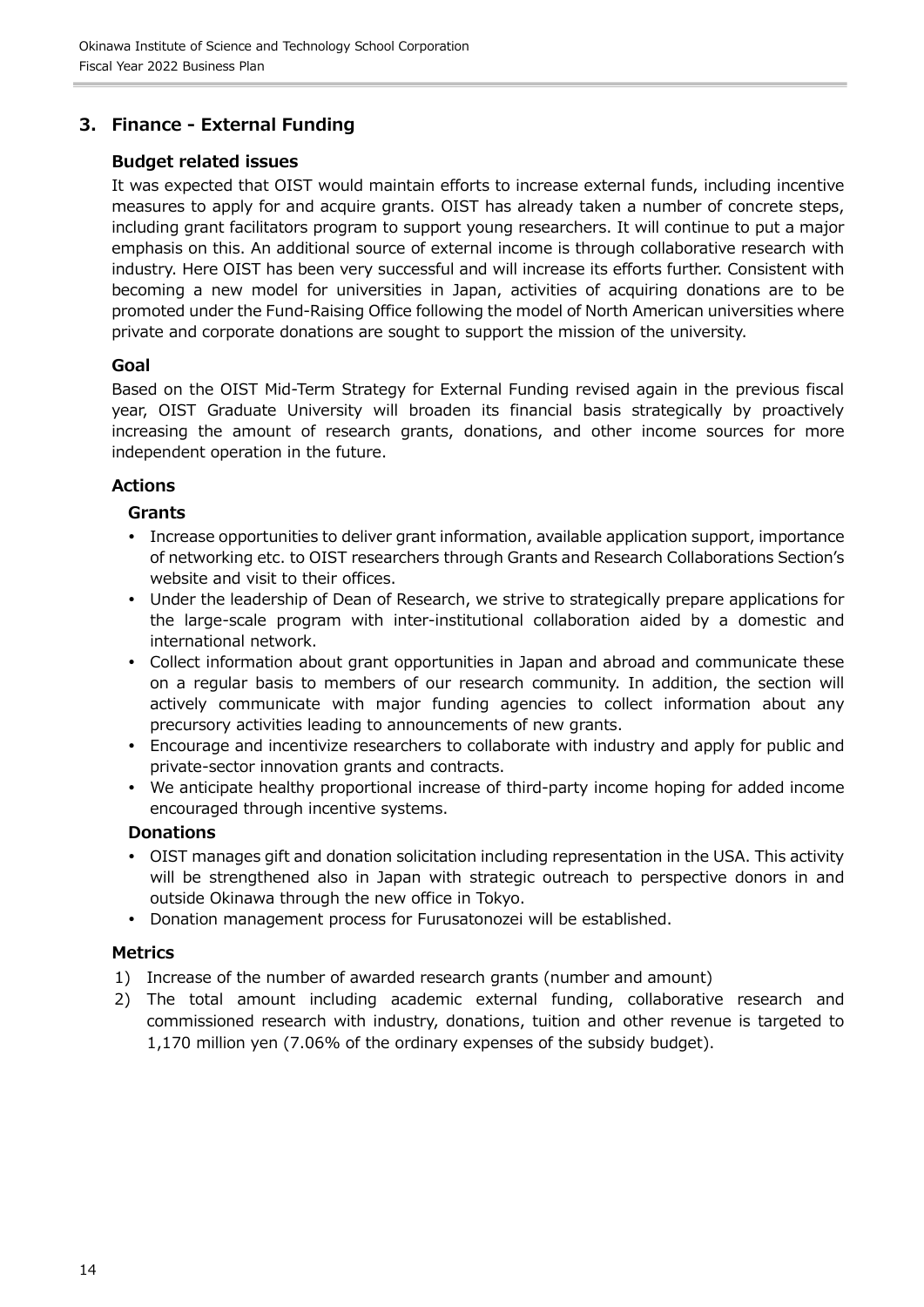# <span id="page-18-0"></span>**4. Contribution to Self-Sustainable Development of Okinawa**

### **Okinawa Development**

In establishing OIST, the Japanese government emphasized the sustainable development of Okinawa and the benefits to the local and national economies. To meet this vision, OIST promotes innovation by commercializing breakthrough technologies developed in the research labs through patenting, conducting proof-of-concept research, and working collaboratively with industry. OIST also encourages entrepreneurship, not only by supporting current faculty, researchers and students, but by welcoming external entrepreneurs to campus to access and use OIST technology. Okinawa development also depends on the dynamic, inclusive, and diverse engagement and participation of local citizens. To this end, OIST cares deeply about its social impact on Okinawa and engages with the local community through campus tours, science festivals, and educational outreach. The University also strives to develop its campus as a center for cultural and community activities.

From our beautiful location overlooking Tancha Bay in Onna Village, we will work with local communities to protect and promote the heritage of Okinawa, enhance the health and well-being of the local community, and use our own diversity to contribute to the rich local culture.

Activities to promote Okinawa development are centered in the Technology Development & Innovation Center (TDIC) and the Communications and Public Relations Division (CPR).

#### **Goal**

In order to promote the transfer of discoveries made in the research laboratories to industry for societal and economic benefit, and to foster innovation at OIST and in Okinawa, we will implement the following broad measures:

- (a) Identify, protect, and market research discoveries with the aim of promoting innovation and technology transfer
- (b) Manage the proof-of-concept program to support innovative technology research and drive inventions towards commercialization
- (c) Foster entrepreneurship and the creation and incubation of startup companies with the aim of developing an innovation ecosystem (R&D cluster) in Okinawa
- (d) Expand collaborations with industry as a mechanism to develop new technologies and promote technology transfer
- (e) Strengthen regional, national, and international partnerships with innovative public and private organizations with the aim of developing an innovation ecosystem (R&D cluster) in Okinawa
- (f) Understand the components and indicators of successful innovation in science and technology and their socio-economic impact on Okinawa

#### **Actions**

#### **Technology Transfer and Innovation**

- (a) Identify, protect, and market research discoveries with the aim of promoting innovation and technology transfer
	- Proactively engage with faculty, researchers and students to capture inventions by holding meetings and educational events.
	- Evaluate market potential and competitive environment of intellectual property to strengthen commercialization strategy.
- (b) Manage the Proof-of-Concept Program to support innovative technology research and to drive inventions towards commercialization
	- Provide hands-on support to POC projects and Technology Pioneer Fellows towards their commercialization targets.
	- Expand and strengthen the panel of industry reviewers, experts, and mentors for the POC Program.
	- Start a discussion on developing new programs that more directly link POC projects to successful commercialization outcomes including startups.
- (c) Foster entrepreneurship and the creation and incubation of startup companies with the aim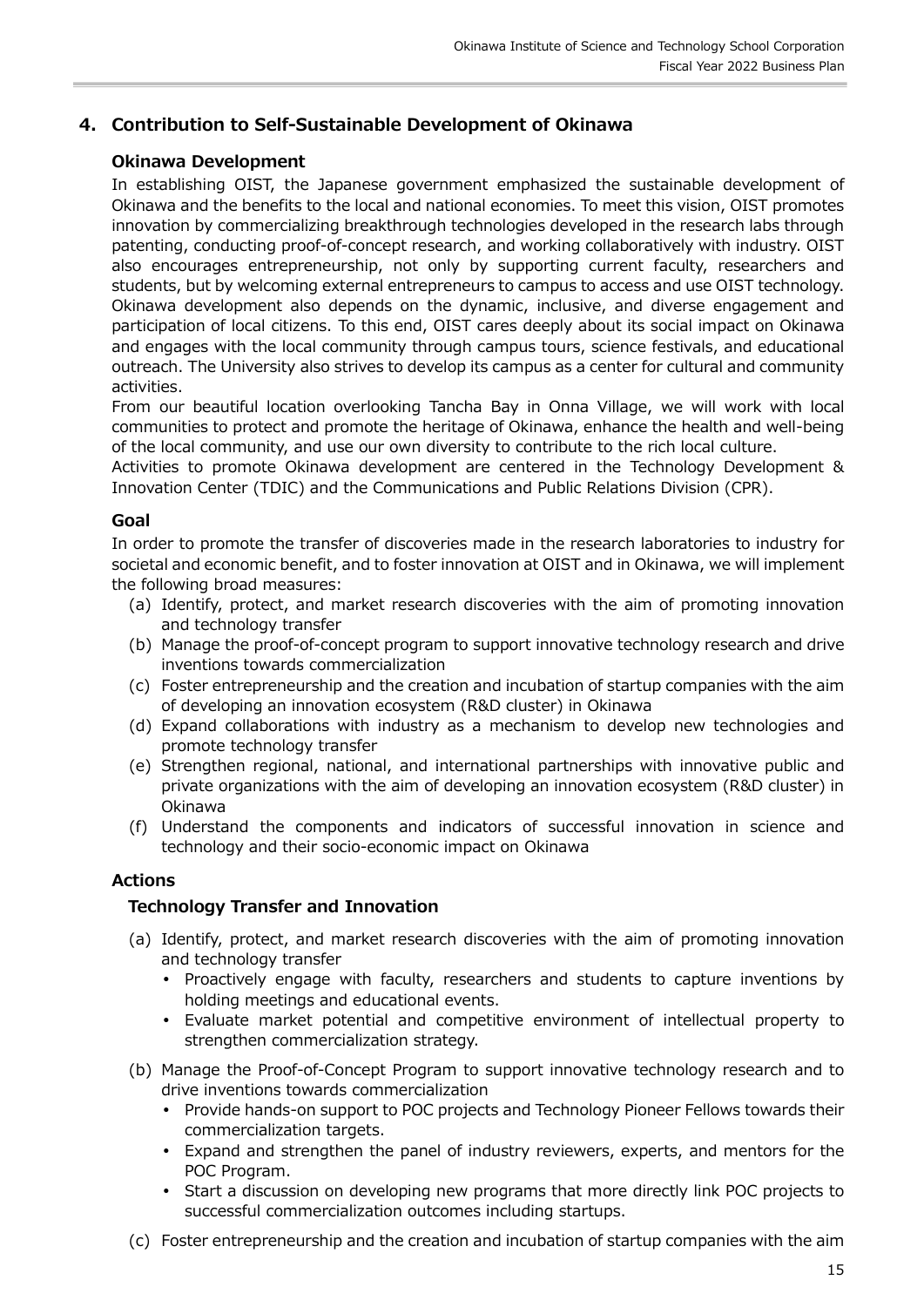of developing an innovation ecosystem (R&D cluster) in Okinawa

- Operate the Startup Accelerator Program to attract entrepreneurs from around the world to incubate startups in Okinawa.
- Provide a diverse range of support and educational opportunities in entrepreneurship to meet the needs of faculty, researchers, and students.
- Operate the Innovation Square Incubator Facility as a launchpad for startups and a collaboration space for researchers and industry partners. Evaluate needs for additional innovation spaces.
- Promote venture capital support for startups, including the establishment of an OIST Venture Fund.
- Start a discussion on developing new programs that strengthen the scale and quality of human resources taking risks to create new startups.
- (d) Expand collaborations with industry to facilitate development of new technologies and promotion of technology transfer
	- Promote collaborative research with industry through meetings, exhibitions, and networks. Operate an industry affiliates program to expand connections with local, national, and global companies.
	- Pursue grant funding for innovation research from the Okinawa Prefectural Government, national government programs, corporate foundations, and others.
	- Streamline complex industry agreements and advise on commercialization policies.
	- Start a discussion on developing new frameworks to implement the outcomes of collaborative research with industry.
- (e) Strengthen regional, national, and international partnerships with innovative public and private organizations with the aim of developing an innovation ecosystem (R&D cluster) in Okinawa
	- Coordinate interactions with local, national, and global industry organizations.
	- Network with government and industry experts to advise on strategy to strengthen the innovation ecosystem in Okinawa.
	- Organize meetings and events to gather stakeholders in innovation such as industry, government, entrepreneurs, and academia.
	- Start a discussion on developing new systems to manage industry-academicgovernment partnerships that contribute to regional economic development.
- (f) Understand the components and indicators of successful innovation in science and technology and their socio-economic impact on Okinawa
	- Establish partnerships and methods necessary to advance analysis of innovation indicators at OIST and in Okinawa.

# **Networking with local institutions and communities**

- OPG (Okinawa Prefecture Government)/OIST Working Group will continue as a regular forum for information/opinion exchanges and coordination. Through this forum, stronger collaborative relationship e.g. in OIST's contribution to the new Okinawa Development Plan and many other specific joint activities will be further strengthened.
- Provide an annual program of campus visits, school and community engagement, community-focused science promotion, open talks an lectures, and education-led outreach. Provide events that highlight Okinawan and other cultures and which help promote community cohesion. Ensure an appropriate breadth of community engagement across the Okinawan Prefecture, including remote islands.

#### **Other matters concerning Okinawa development**

We will maintain capacity of COVID-19 PCR tests and genome sequencing of positive samples to co-operate with prevention of spread of the new corona virus in Okinawa Prefecture. We will provide internship opportunities for local students at Core Facilities, Health Center etc.

to help their improvement of job awareness and gain hands-on experience.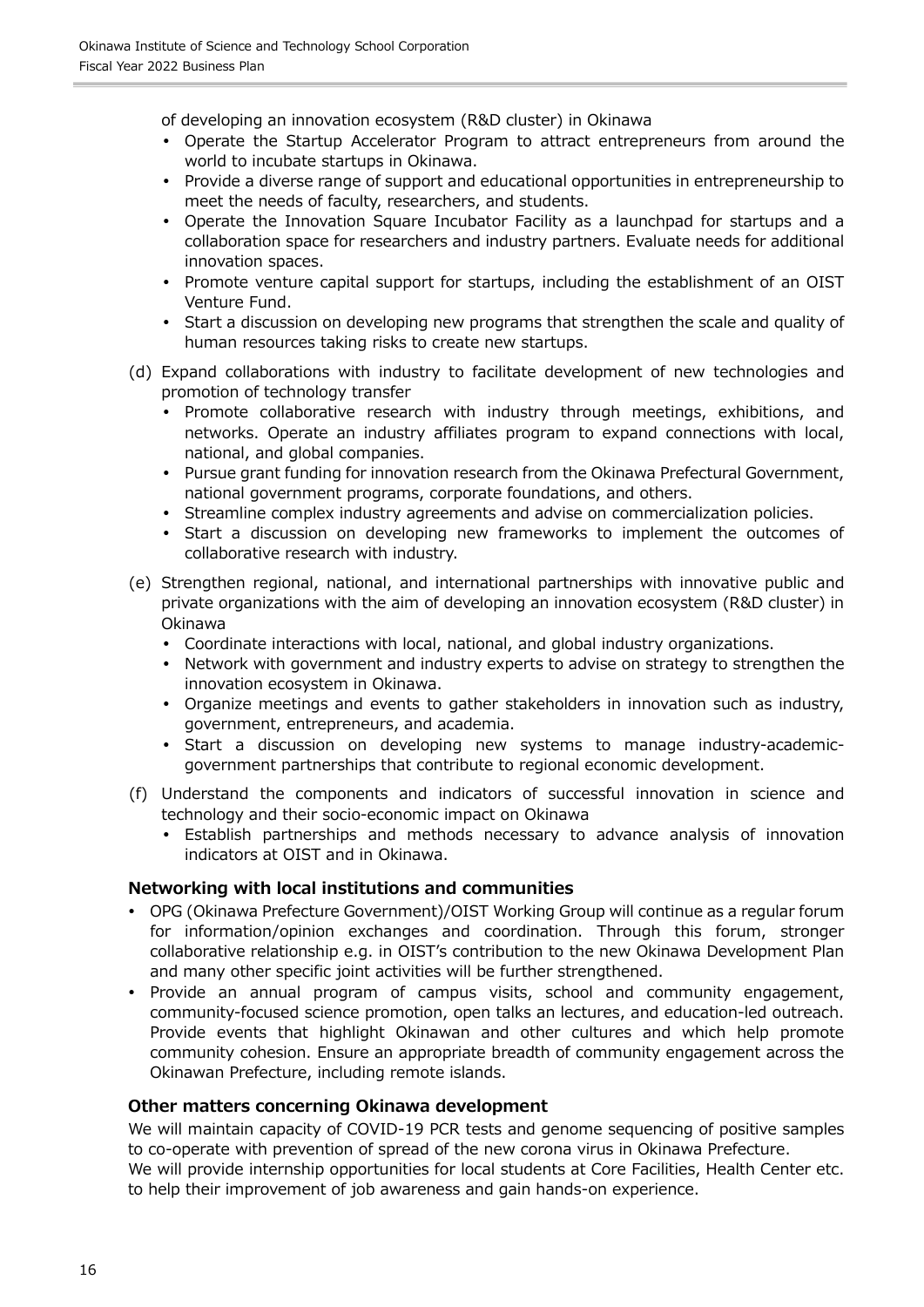# **Metrics**

- 1) Number of official contacts with companies, with the view of future collaborations and licensing (65).
- 2) Number of collaborative projects with companies (collaboration/sponsored research agreements, MOUs, etc.) (20).
- 3) Intellectual property indicators (number of invention disclosures (15), patents filed (55) and awarded (30), commercialization of intellectual property (2), etc.).
- 4) Number of symposia, meetings, workshops, and seminars organized or hosted by OIST on topics related to innovation, entrepreneurship, and R&D Cluster development (12)
- 5) Number of participants in events, courses, symposia, meetings, workshops, and seminars organized or hosted by OIST on topics related to innovation, entrepreneurship, and R&D Cluster development (375)
- 6) Number of active POC projects and Technology Pioneer fellowships (21)
- 7) Number of OIST and external startups supported by entrepreneurial projects, the Startup Accelerator Program, incubator facility, and other entrepreneurship programs (25)
- 8) Number of companies in the Innovation Network at OIST (INO) (20)
- 9) Number of visits and visitors (including visitors on the day of the Science Festival): 20,000
- 10) Number of local students who visited the campus: 2,000
- 11) Number of lectures and talks for local students.: 30
- 12) Number of employees from Okinawa (researchers and staff)
- 13) % of hiring from Okinawa residences
- 14) Number of externally organized international conferences and workshops and number of participants at the OIST venue.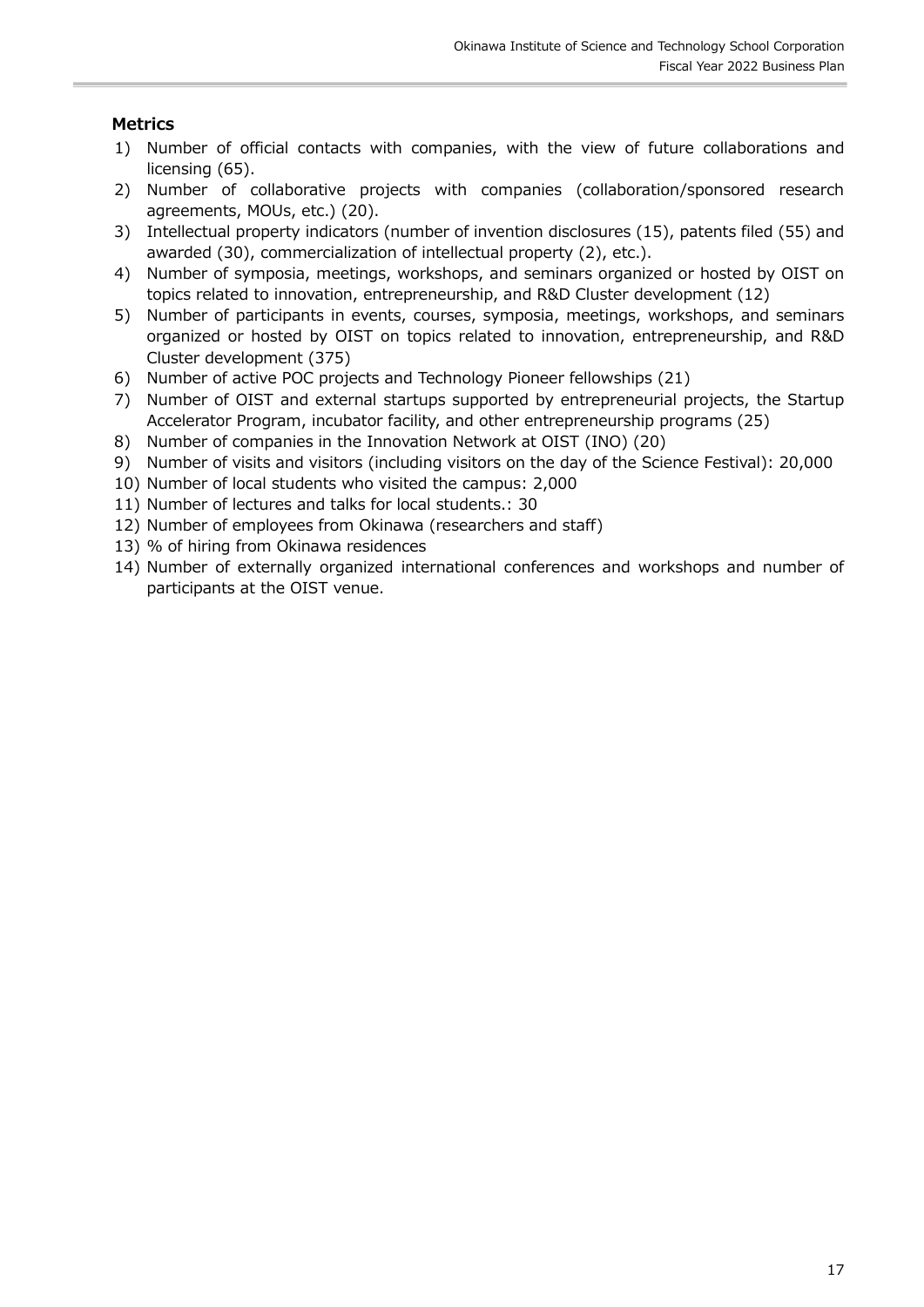# <span id="page-21-0"></span>**5. University Campus and Community Development; Safety and Environment Protection**

# <span id="page-21-1"></span>**5.1 Campus Development**

## **Goal**

OIST Graduate University will develop the campus as planned.

#### **Actions**

- Closely monitor construction schedule of infrastructure and building works for Lab 5 with tight management and continuous effort to reduce construction costs.
- We will promote facility management by systematically renewing, repairing, and maintaining existing campus buildings, facilities, and equipment from a medium- to long-term perspective, based on an understanding of their current status, in order to extend their service life and make effective use of space.
- Based on the Act for Promoting Proper Tendering and Contracting for Public Works (Act No. 127 of 2000), promote disclose of pre- and post- tendering and contract information such as tendering schedule and result, etc., to ensure transparency.

# <span id="page-21-2"></span>**5.2 University Community and Education/Childcare Services**

#### **Goal**

Maintain an inclusive culture that fosters equitable opportunities and services for all members of the OIST community from diverse backgrounds. Provide services, programs, shared experiences, and a unifying identity that contributes to a vibrant OIST community. The services and programs operate across the entire OIST community, in collaboration with administration and academic units to provide meaningful and impactful engagement and services for all the OIST community.

#### **Actions**

## **Developing the University Community**

- Enhance and implement high-quality programs to support the daily living needs of stakeholders (OIST employees, students, and their families)
	- Enhance the onboarding experience for family members
	- Continue to collaborate with relevant Divisions/Sections within OIST to introduce an early-inclusion program for individuals accepting positions at OIST and their families prior to relocation.
	- Continue to foster a network of family ambassadors. The Family Ambassador Network is formed by spouses of OIST employees. The network's primary purpose is to share information about OIST and its surroundings from the family member's perspective to new employees and their family members. This network was designed to help new employees and their family members obtain helpful information from people familiar with living in Okinawa.
	- Collaborate with HR division to ensure the smooth and effective on-boarding of OIST employees and their families through the provision of accurate information regarding accommodation, child-care services, family support, medical services and daily living needs.
	- Provide support for OIST staff who provide services to visiting researchers and invited guests, such as data registration and maintenance of the database, and provide assistance to visiting researchers and invited guests during their stay at OIST.
- Provide quality and cost-effective food services to the diverse OIST community.
- Continue to develop and oversee the procedures to regulate quality of food vendor services.
- The Ganjuu Service will continue to provide high quality evidence-based services that support the wellbeing of the whole OIST community (students, staff and family members including children) with the aim of helping people thrive and perform at their best. We will work closely with all stake holders to ensure that the range of services provided, meet the needs of the OIST community. We will support members of the OIST community and advocate on their behalf when requested to do so, to raise and address inequalities. We will continue to provide workshops that support the wellbeing of the OIST community and increase individual resilience among OIST community members and continue to support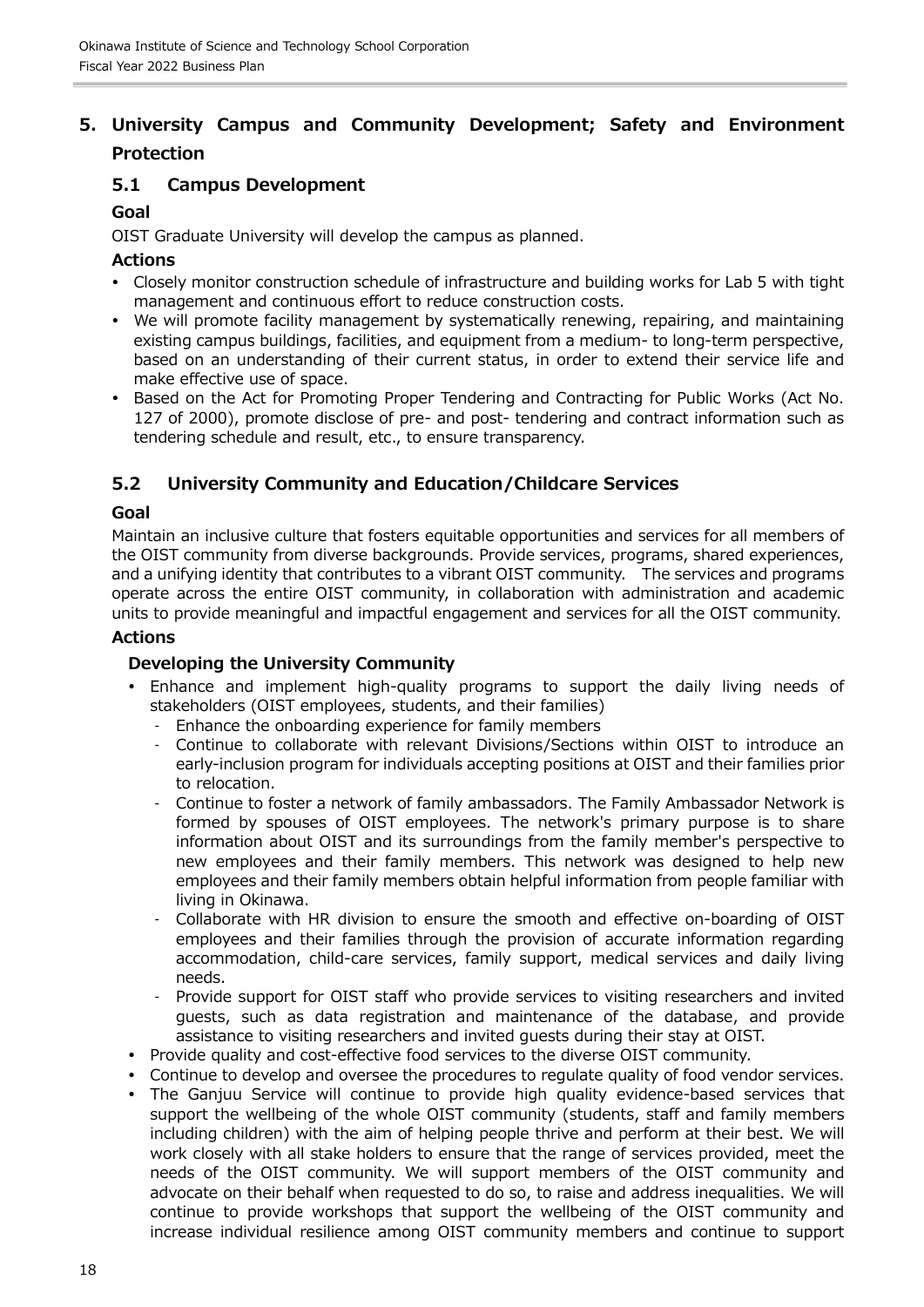wellbeing initiatives. Together with other community service, we will try to restore the sense of community that has been hit hard by COVID-19 over the last year.

- Recreation Services will oversee community engagement activities including support and oversight of club activities.
	- Oversee the use of shared community space in the OIST village zone, fitness gym, Seaside House (Lounge, Deck, Patio, Tennis Courts, Soccer field), Clay Factory, Lounge in the new housing.
- Schedule and support recreational activities, events, classes, seminars for the whole OIST community that encourage physical, social and emotional wellbeing.
	- Identify opportunities to partner with local community constituents to host events and share facilities.
	- Identify leisure activities in Okinawa and Okinawan cultural opportunities for OIST community members to participate.
- The University will investigate the availability of and promote access to recreation and sporting facilities on and off campus.
- Informed by survey results, continue to improve the quality of language education services provided to staff, family members and Okinawan community members.
- Explore more flexible teaching schedules and enhanced program offerings.

#### **Education and Childcare Services for OIST Family**

- Continue efforts to improve the educational environment of children of OIST employees and students through STEM and SEL programming in the provided childcare services.
- Continue to provide a high quality, fully bilingual (English and Japanese) Pre-school and School-aged (Afterschool/Holiday) programs through Child Development Center (CDC) and School Aged Program (SAP). Enrollment in these programs is expected to continue to grow.
	- Review CDC and SAP staffing models to ensure continuous high-quality childcare services
	- Review CDC and SAP revenue and expenses to support a sustainable funding model through appropriate budgeting and fees
	- Review space needs for the CDC and the SAP
	- Improve the administrative processes and training for staff in the CDC and SAP
	- The CDC Liaison Committee will meet regularly to support the CDC and SAP
	- The CDC Oversite Committee will review CDC and SAP operations and provide advice and recommendations
	- The CDC Parent Teacher Committee will meet regularly with CDC management to offer advice and recommendations
- Continue to provide appropriate educational opportunities in English for the children of OIST staff and students attending Japanese public schools in Okinawa. To support recruitment and retention of the best faculty, staff and students, OIST will support families to access internationally recognized schooling. e.g. providing information on international schools.
	- Continue to assess and review the educational opportunities for international and Japanese families in Okinawa and to make this information readily available to parents.
	- Continue to evaluate the feasibility of an international IB K-12 school for OIST families and the local community.
	- Develop a process to conduct periodic international school parent satisfaction survey and validate school educational and support service accreditation.

#### **Student Support**

- OIST will provide comprehensive support to provide a safe and healthy environment for students, including proactively reaching out to students for early problem detection, increasing communication with students, and seamless coordination of support across campus.
- Schedule and support recreational activities, events, classes, seminars for the OIST students that encourage physical, social and emotional wellbeing.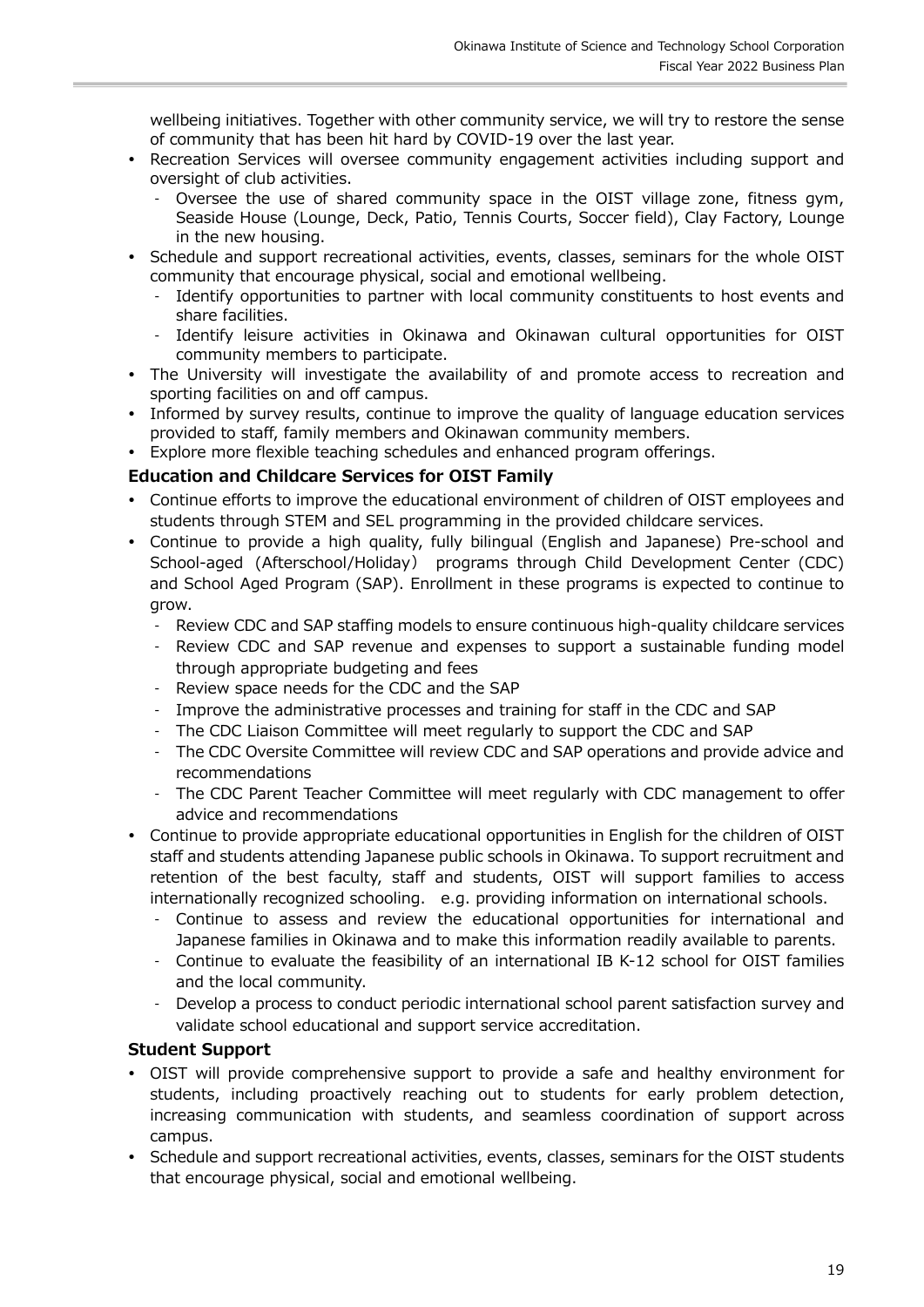# <span id="page-23-0"></span>**5.3 Safety**

# **Goal**

The Emergency Response and Business Continuity Plans will be operated and rehearsed with training exercises, and safety and emergency response at each department will be ensured through workplace inspections.

# **Actions**

- The Emergency Response and Business Continuity Plans will be operated and further rehearsed with training exercises.
- Ensure safety and emergency response at each department through workplace inspections.
- Enhance the sustainability of the campus under natural disasters in collaboration with Onnason and offer the campus to local residents for evacuation under disasters.

# <span id="page-23-1"></span>**5.4 Environment Protection**

#### **Goal**

OIST Graduate University will conduct its business in an environmentally friendly manner and support sustainability efforts towards the advancement of The Sustainable Development Goals (SDGs) by the United Nations.

#### **Actions**

- Promote use of recycled products
- Monitor and optimize operations to minimize volume of greenhouse gas emission and energy consumption.
- Minimize environmental impact on surrounding waters through providing measures such as enhancing the proper use and management of the water recycling system. In addition, prevent impact to local aquifers.
- For various construction works associated with facility development, provide sufficient measures such as installation of turbid water treatment plants to prevent red soil run off.
- Manage campus facilities and landscaping to preserve natural balance and protect indigenous species.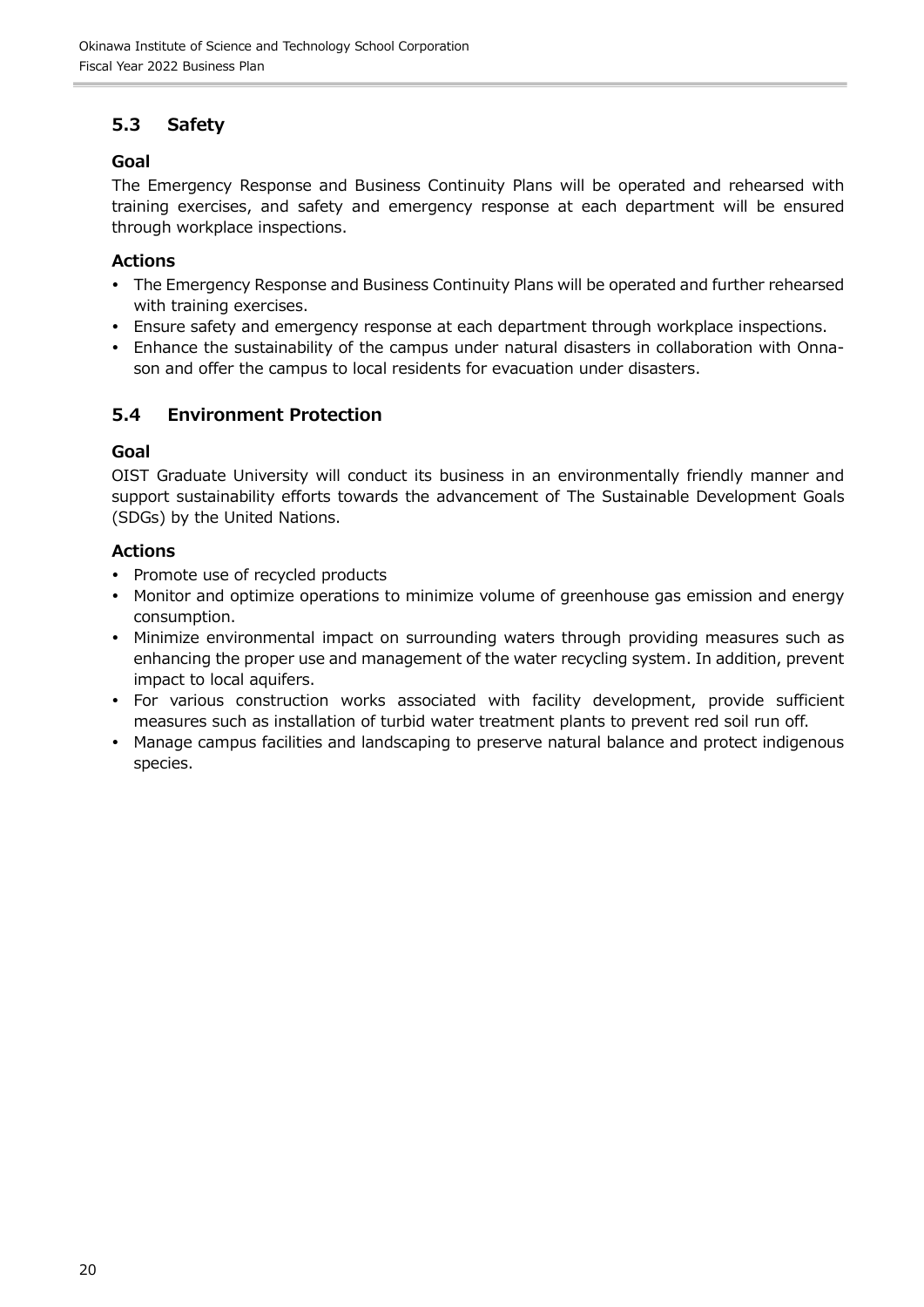# <span id="page-24-0"></span>**Attachment 1-1 Research Units (February 1, 2022)**

|    | <b>Unit Name</b>                                            | <b>Faculty</b>              |
|----|-------------------------------------------------------------|-----------------------------|
| 1. | Algorithms for Ecological and Evolutionary Genomics Unit    | Dr. Eugene Myers            |
| 2. | Analysis on metric spaces Unit                              | Dr. Xiaodan Zhou            |
| 3. | Applied Topology Unit                                       | Dr. Dmitry Feichtner-Kozlov |
| 4. | Biodiversity and Biocomplexity Unit                         | Dr. Evan P. Economo         |
| 5. | Bioinspired Soft Matter Unit                                | Dr. Ye Zhang                |
| 6. | <b>Biological Complexity Unit</b>                           | Dr. Simone Pigolotti        |
| 7. | <b>Biological Physics Theory Unit</b>                       | Dr. Greg Stephens           |
| 8. | <b>Biological Systems Unit</b>                              | Dr. Igor Goryanin           |
| 9. | Cell Division Dynamics Unit                                 | Dr. Tomomi Kiyomitsu        |
|    | 10. Cell Proliferation and Gene Editing Unit                | Dr. Franz Meitinger         |
|    | 11. Cell Signal Unit                                        | Dr. Tadashi Yamamoto        |
|    | 12. Cellular and Molecular Synaptic Function Unit           | Dr. Tomoyuki Takahashi      |
|    | 13. Chemistry and Chemical Bioengineering Unit              | Dr. Fujie Tanaka            |
|    | 14. Cognitive Neurorobotics Research Unit                   | Dr. Jun Tani                |
|    | 15. Complex fluids and flows Unit                           | Dr. Marco Rosti             |
|    | 16. Complexity Science and Evolution Unit                   | Dr. Ulf Dieckmann           |
|    | 17. Computational Neuroethology Unit                        | Dr. Sam Reiter              |
|    | 18. Computational Neuroscience Unit                         | Dr. Erik De Schutter        |
|    | 19. Continuum Physics Unit                                  | Dr. Gustavo Gioia           |
|    | 20. Coordination Chemistry and Catalysis Unit               | Dr. Julia Khusnutdinova     |
|    | 21. Developmental Neurobiology Unit                         | Dr. Ichiro Masai            |
|    | 22. Electronic and Quantum Magnetism Unit                   | Dr. Yejun Feng              |
|    | 23. Embodied Cognitive Science Unit                         | Dr. Tom Froese              |
|    | 24. Energy Materials and Surface Sciences Unit              | Dr. Yabing Qi               |
|    | 25. Evolution, Cell Biology, and Symbiosis Unit             | Dr. Filip Husnik            |
|    | 26. Evolutionary Genomics Unit                              | Dr. Thomas Bourguignon      |
|    | 27. Evolutionary Neurobiology Unit                          | Dr. Hiroshi Watanabe        |
|    | 28. Experimental Quantum Information Physics Unit           | Dr. Hiroki Takahashi        |
|    | 29. Femtosecond Spectroscopy Unit                           | Dr. Keshav Dani             |
|    | 30. Fluid Mechanics Unit                                    | Dr. Pinaki Chakraborty      |
|    | 31. GO Cell Unit                                            | Dr. Mitsuhiro Yanagida      |
|    | 32. Genomics and Regulatory Systems Unit                    | Dr. Nicholas M. Luscombe    |
|    | 33. Geometric Partial Differential Equations Unit           | Dr. Qing Liu                |
|    | 34. Gravity, Quantum Geometry and Field Theory Unit         | Dr. Reiko Toriumi           |
|    | 35. Human Developmental Neurobiology Unit                   | Dr. Gail Tripp              |
|    | 36. Human Evolutionary Genomics Unit                        | Dr. Svante Erik Pääbo       |
|    | 37. Immune Signal Unit                                      | Dr. Hiroki Ishikawa         |
|    | 38. Information Processing Biology Unit                     | Dr. Ichiro Maruyama         |
|    | 39. Integrated Open Systems Unit                            | Dr. Hiroaki Kitano          |
|    | 40. Integrative Community Ecology Unit                      | Dr. David Armitage          |
|    | 41. Light-Matter Interactions for Quantum Technologies Unit | Dr. Sile Nic Chormaic       |
|    | 42. Marine Biophysics Unit                                  | Dr. Satoshi Mitarai         |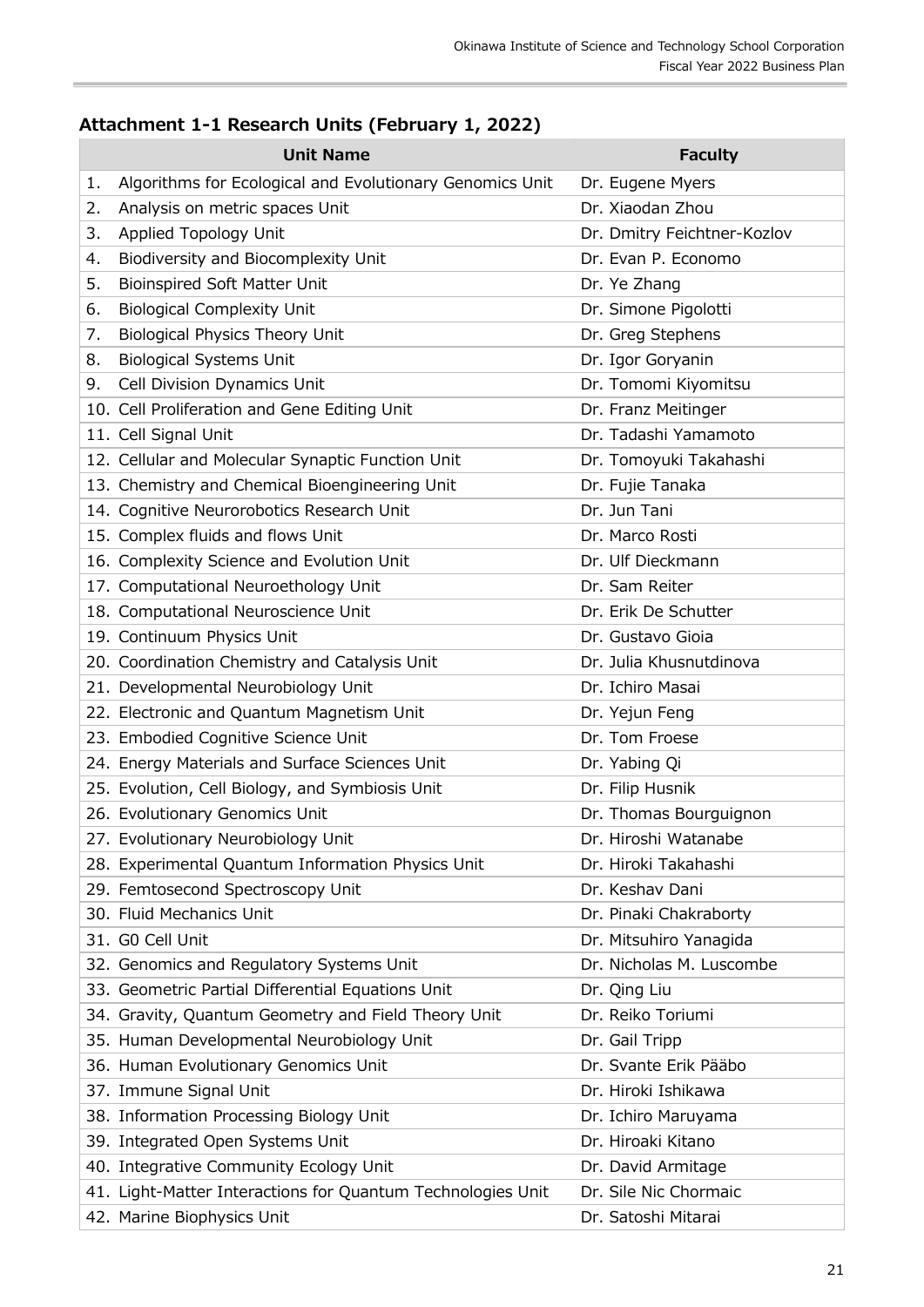| <b>Unit Name</b>                                           | <b>Faculty</b>            |
|------------------------------------------------------------|---------------------------|
| 43. Marine Climate Change Unit                             | Dr. Timothy Ravasi        |
| 44. Marine Eco-Evo-Devo Unit                               | Dr. Vincent Laudet        |
| 45. Marine Genomics Unit                                   | Dr. Noriyuki Satoh        |
| 46. Mathematical and Theoretical Physics Unit              | Dr. Shinobu Hikami        |
| 47. Mechanics and Materials Unit                           | Dr. Eliot Fried           |
| 48. Membrane Cooperativity Unit                            | Dr. Akihiro Kusumi        |
| 49. Membranology Unit                                      | Dr. Keiko Kono            |
| 50. Memory Research Unit                                   | Dr. Kazumasa Tanaka       |
| 51. Micro/Bio/Nanofluidics Unit                            | Dr. Amy Shen              |
| 52. Molecular Cryo-Electron Microscopy Unit                | Dr. Matthias Wolf         |
| 53. Molecular Genetics Unit                                | Dr. Daniel Rokhsar        |
| 54. Molecular Neuroscience Unit                            | Dr. Marco Terenzio        |
| 55. Networked Quantum Devices Unit                         | Dr. David Elkouss         |
| 56. Neural Circuit Unit                                    | Dr. Yutaka Yoshida        |
| 57. Neural Coding and Brain Computing Unit                 | Dr. Tomoki Fukai          |
| 58. Neural Computation Unit                                | Dr. Kenji Doya            |
| 59. Neurobiology Research Uni                              | Dr. Jeff Wickens          |
| 60. Neuronal Mechanism for Critical Period Unit            | Dr. Yoko Yazaki-Sugiyama  |
| 61. Neuronal Rhythms in Movement Unit                      | Dr. Marylka Yoe Uusisaari |
| 62. Nonlinear and Non-equilibrium Physics Unit             | Dr. Mahesh Bandi          |
| 63. Nucleic Acid Chemistry and Engineering Unit            | Dr. Yohei Yokobayashi     |
| 64. Optical Neuroimaging Unit                              | Dr. Bernd Kuhn            |
| 65. Organic and Carbon Nanomaterials Unit                  | Dr. Akimitsu Narita       |
| 66. Organic Optoelectronics Unit                           | Dr. Ryota Kabe            |
| 67. Physics and Biology Unit                               | Dr. Jonathan Miller       |
| 68. pi-Conjugated Polymers Unit                            | Dr. Christine Luscombe    |
| 69. Plant Epigenetics Unit                                 | Dr. Hidetoshi Saze        |
| 70. Protein Engineering and Evolution Unit                 | Dr. Paola Laurino         |
| 71. Quantum Dynamics Unit                                  | Dr. Denis Konstantinov    |
| 72. Quantum Gravity Unit                                   | Dr. Yasha Neiman          |
| 73. Quantum Information Science and Technology Unit        | Dr. Kae Nemoto            |
| 74. Quantum Information Security Unit                      | Dr. Artur Ekert           |
| 75. Quantum Machines Unit                                  | Dr. Jason Mark Twamley    |
| 76. Quantum Materials Science Unit                         | Dr. Yoshinori Okada       |
| 77. Quantum Systems Unit                                   | Dr. Thomas Busch          |
| 78. Quantum Wave Microscopy Unit                           | Dr. Tsumoru Shintake      |
| 79. Qubits and Spacetime Unit                              | Dr. Philipp Hoehn         |
| 80. Representation Theory and Algebraic Combinatorics Unit | Dr. Liron Speyer          |
| 81. Sensory and Behavioural Neuroscience Unit              | Dr. Izumi Fukunaga        |
| 82. Shocks, Solitons and Turbulence Unit                   | Dr. Emile Touber          |
| 83. Structural Cellular Biology Unit                       | Dr. Ulf Skoglund          |
| 84. Synapse Biology Unit                                   | Dr. Yukiko Goda           |
| 85. Theory of Quantum Matter Unit                          | Dr. Nic Shannon           |
| 86. Biological Nonlinear Dynamics Data Science Unit        | Dr. Gerald Pao            |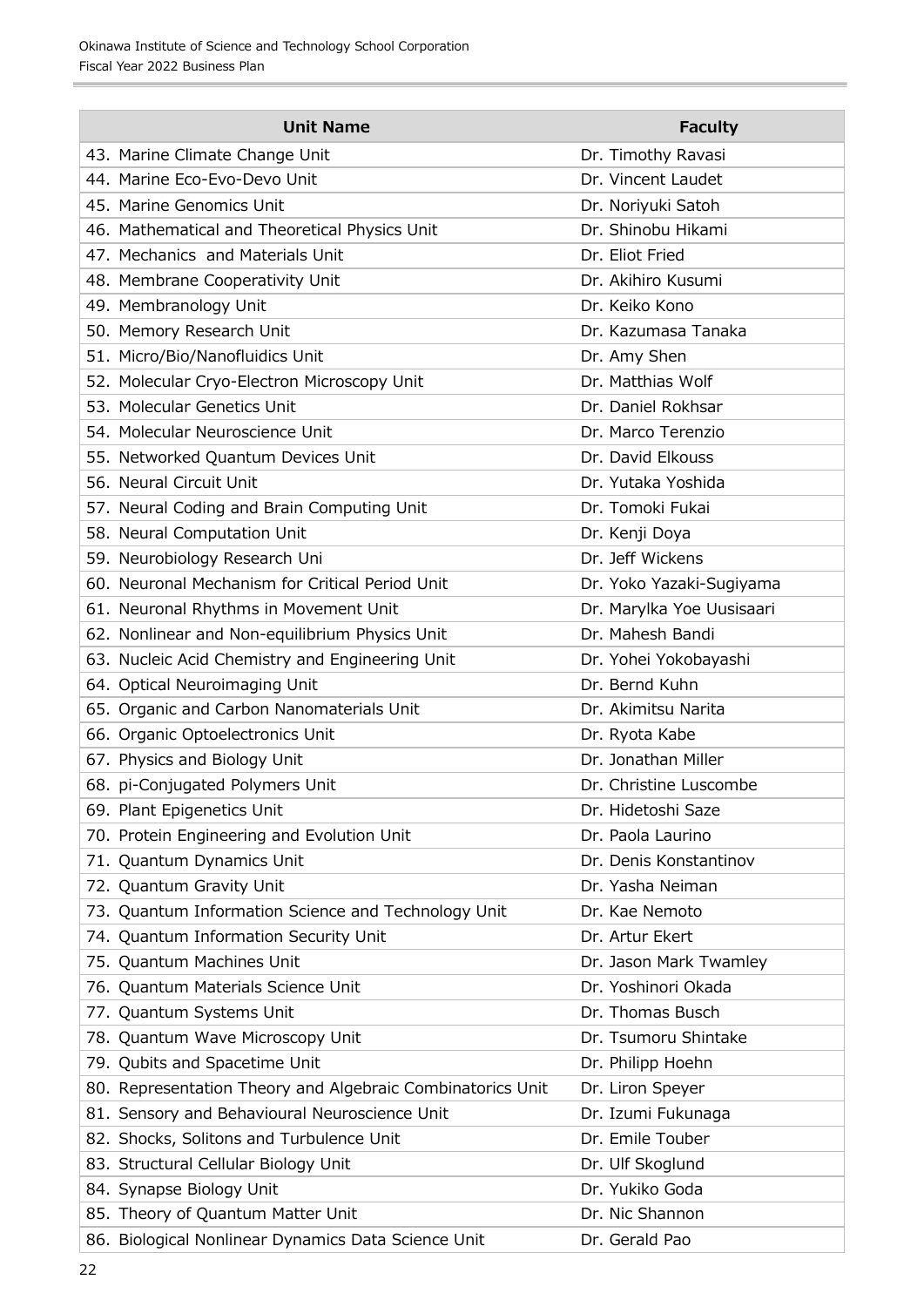# <span id="page-26-0"></span>**Attachment 1-2 Overview of Scientific Research at the OIST Graduate University**

The OIST graduate education and research program is cross-disciplinary and aims to be at the leading edge of research in science and technology, including the Life Sciences, the Physical Sciences, and Mathematics. 86 Research Units (as of February 2022) have been launched so far, with research in the following 8 major areas:

- 1. Physics
- 2. Chemistry
- 3. Neuroscience
- 4. Marine Science
- 5. Environmental and Ecological Sciences
- 6. Mathematical and Computational Sciences
- 7. Molecular, Cellular, and Developmental Biology
- 8. Engineering and Applied Science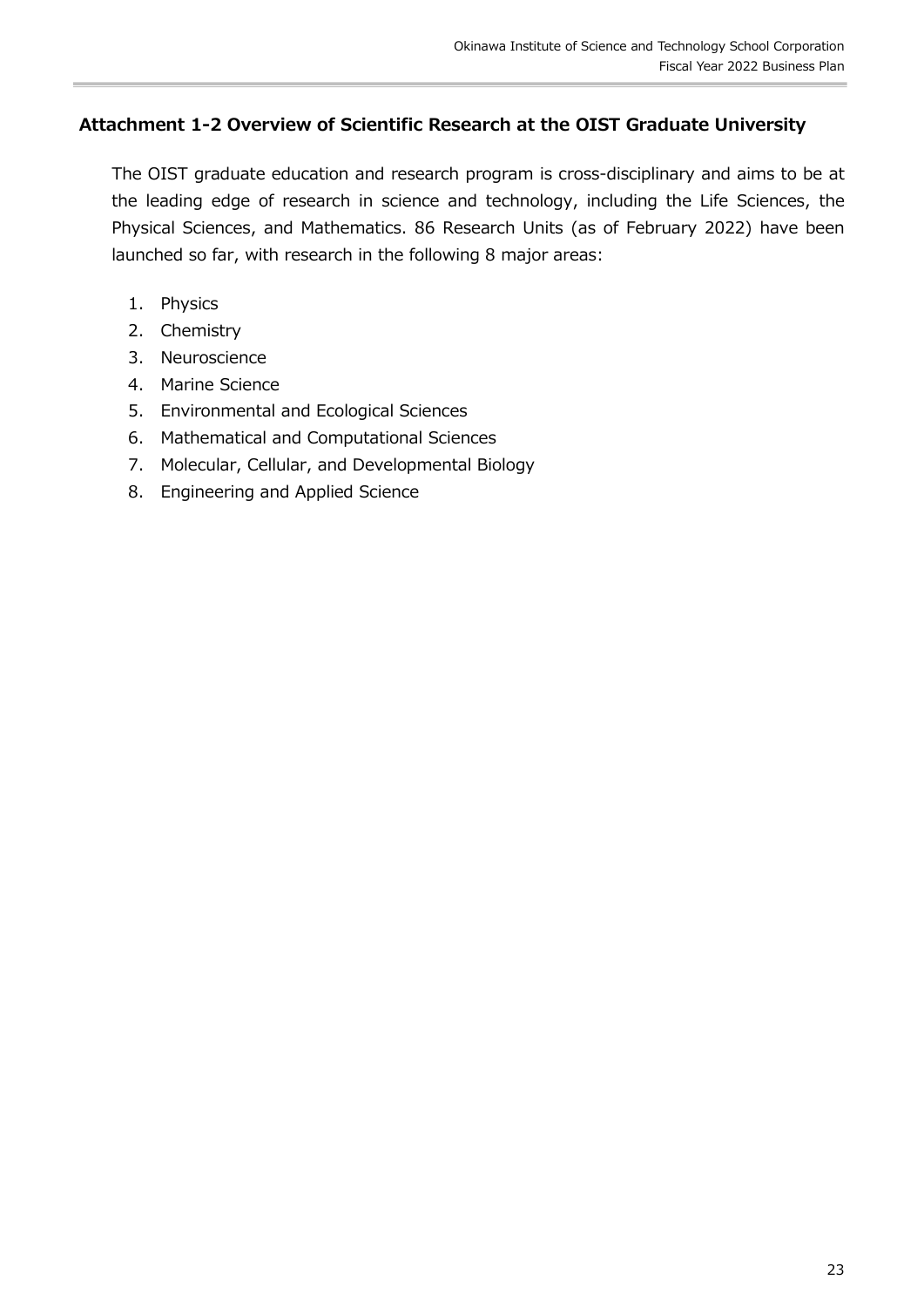# <span id="page-27-0"></span>**Attachment 2-1 FY2022 Income and expenditure budget statement**

# **FY2022 Income and expenditure budget statement**

(Unit: K yen)

| Revenues               |                       | Expenses                    |                       |
|------------------------|-----------------------|-----------------------------|-----------------------|
| Items                  | <b>Budget Amounts</b> | Items                       | <b>Budget Amounts</b> |
| Subsidy for Operations | 17,524,460            | <b>PEREX</b>                | 7,472,010             |
| Subsidy for Facilities | 1,795,385             | <b>CAPEX</b>                | 843,516               |
| Other Revenues         | 1,098,852             | <b>OPEX</b>                 | 9,208,934             |
|                        |                       | Other                       | 1,098,852             |
|                        |                       | <b>Construction Expense</b> | 1,795,385             |
|                        |                       |                             |                       |
|                        |                       |                             |                       |
| Total                  | 20,418,697            | Total                       | 20,418,697            |

Note: Subsidy amounts in Revenues might have to be modified later when a request for budget carry-over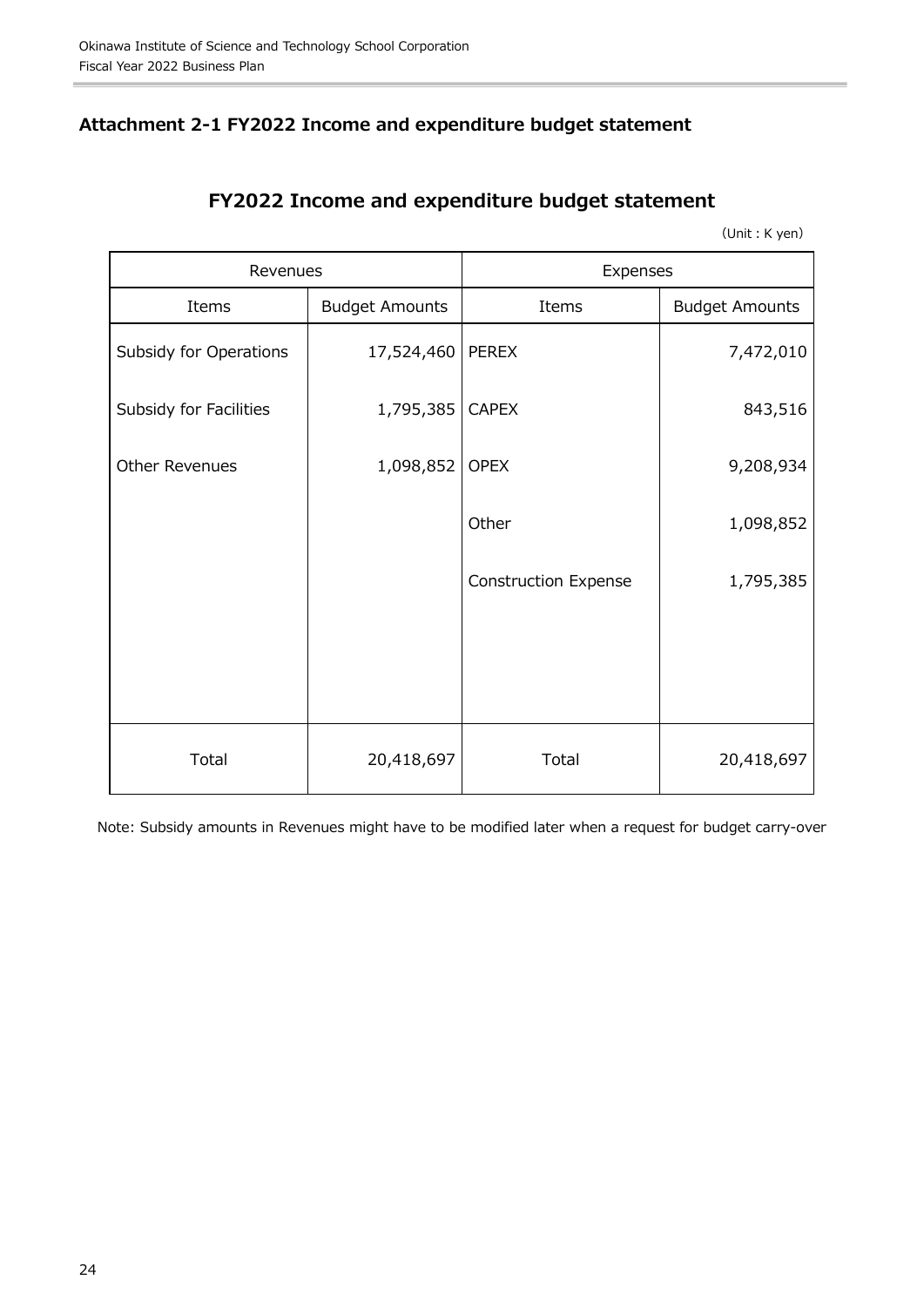# <span id="page-28-0"></span>**Attachment 2-2 Balance Sheets and Projected income statement Balance Sheets**

As of March 31, 2022

(Unit: K Yen)

|              | Assets                                                                                            |                          |            | (Unit:K.                 |
|--------------|---------------------------------------------------------------------------------------------------|--------------------------|------------|--------------------------|
| (1)<br>(2)   | I Noncurrent assets                                                                               |                          |            |                          |
| (3)          | 1 Properties, plants, and equipment                                                               |                          |            |                          |
| (4)          | Land                                                                                              | 1,659,667                |            |                          |
| (5)<br>(6)   | <b>Buildings</b><br>56,107,784<br>$-18,209,158$<br>Accumulated depreciation                       | 37,898,626               |            |                          |
| (7)          | 9,284,480<br>Structures                                                                           |                          |            |                          |
| (8)          | Accumulated depreciation<br>$-2.732.024$                                                          | 6,552,455                |            |                          |
| (9)          | 234,057<br>Machineries                                                                            |                          |            |                          |
| (10)<br>(11) | Accumulated depreciation<br>$-218,430$<br>27,782,899<br>Equipment                                 | 15,626                   |            |                          |
| (12)         | Accumulated depreciation<br>$-23,015,077$                                                         | 4,767,822                |            |                          |
| (13)         | <b>Books</b>                                                                                      | 9,629                    |            |                          |
| (14)         | Vehicles and transportation equipment<br>27,426                                                   |                          |            |                          |
| (15)         | Accumulated depreciation<br>$-27,403$<br>1,308,806                                                | 23                       |            |                          |
| (16)<br>(17) | Lease assets<br>$-1,308,634$<br>Accumulated depreciation                                          | 173                      |            |                          |
| (18)         | Construction in progress                                                                          | 6,602,376                |            |                          |
| (19)         | Total properties, plants, and equipment                                                           | 57,506,397               |            |                          |
| (20)         |                                                                                                   |                          |            |                          |
| (21)<br>(22) | 2 Intangible assets net of amortization<br>Patents                                                | 99,459                   |            |                          |
| (23)         | Trademark rights                                                                                  | 128                      |            |                          |
| (24)         | Softwares                                                                                         | 43,966                   |            |                          |
| (25)         | Patents (in the process of filing)                                                                | 99,192                   |            |                          |
| (26)<br>(27) | Others<br>Total intangible assets, net                                                            | 22,536<br>265,281        |            |                          |
| (28)         |                                                                                                   |                          |            |                          |
| (29)         | 3 Investments and other assets                                                                    |                          |            |                          |
| (30)<br>(31) | Investments in securities                                                                         | 5<br>1,200               |            |                          |
| (32)         | Security deposits<br>Long-term prepaid expenses                                                   | 1,000                    |            |                          |
| (33)         | Lease investment assets (Long-term)                                                               | 5,056,927                |            |                          |
| (34)         | Total investments and other assets                                                                | 5,059,132                |            |                          |
| (35)         | Total noncurrent assets                                                                           |                          | 62,830,809 |                          |
| (36)<br>(37) | II Current assets                                                                                 |                          |            |                          |
| (38)         | Cash and cash equivalents                                                                         | 3,143,820                |            |                          |
| (39)         | Accounts receivable                                                                               | 687,858                  |            |                          |
| (40)<br>(41) | Supplies<br>Prepaid expenses                                                                      | 60,000<br>40,000         |            |                          |
| (42)         | Lease investment assets (Short-term)                                                              | 156,970                  |            |                          |
| (43)         | Total current assets                                                                              |                          | 4,088,648  |                          |
| (44)         | Total assets                                                                                      |                          |            | 66,919,458               |
| (45)         |                                                                                                   |                          |            |                          |
| (46)<br>(47) | Liabilities<br>I Noncurrent liabilities                                                           |                          |            |                          |
| (48)         | Encumbrance for assets - subsidy for operation                                                    | 11,698,235               |            |                          |
| (49)         | Encumbrance for assets - donation                                                                 | 101,588                  |            |                          |
| (50)<br>(51) | Encumbrance for assets - donated by Japan government<br>Allowance-retirement benefits             | 678<br>174,263           |            |                          |
| (52)         | Long-term accrued amounts payable                                                                 |                          |            |                          |
| (53)         |                                                                                                   |                          |            |                          |
| (54)         | Total noncurrent liabilities                                                                      | 5,080,596                | 17,055,359 |                          |
|              |                                                                                                   |                          |            |                          |
| (55)         | II Current liabilities                                                                            |                          |            |                          |
| (56)         | Advance received                                                                                  | 450,000                  |            |                          |
| (5/)<br>(58) | Deposits received - subsidy for operation<br>Deposits received - subsidy for operation<br>451,491 |                          |            |                          |
| (59)         | Deposits received-subsidy for facility<br>6,250,079                                               | 6,701,571                |            |                          |
| (60)         | Deposits received - donation                                                                      | 80,000                   |            |                          |
| (61)         | Deposits received - Kakenhi                                                                       | 160,000                  |            |                          |
| (62)<br>(63) | Deposits received - others<br>Accounts payable                                                    | 100,000<br>1,934,770     |            |                          |
| (64)         | Short-term lease obligations                                                                      | 115                      |            |                          |
| (65)         | Accrued expenses                                                                                  | 80,000                   |            |                          |
| (66)         | Total current liabilities                                                                         |                          | 9,506,456  |                          |
| (67)<br>(68) | <b>Total liabilities</b>                                                                          |                          |            | 26,561,815               |
| (69)         | Equities                                                                                          |                          |            |                          |
| (70)         | I Contributions                                                                                   |                          |            |                          |
| (71)         | Contributions from government                                                                     | 24,317,681               |            |                          |
| (72)<br>(73) | Total contributions                                                                               |                          | 24,317,681 |                          |
| (74)         | II Additional paid-in contributions                                                               |                          |            |                          |
| (75)         | Additional paid-in contributions                                                                  | 32,885,543               |            |                          |
| (76)         | Accumulated depreciation - directly deducted from equity                                          | -18,114,644              |            |                          |
| (77)<br>(78) | Total additional paid-in contributions                                                            |                          | 14,770,899 |                          |
| (79)         | <b>II</b> Retained earnings                                                                       |                          |            |                          |
| (80)         | Voluntary reserve funds                                                                           |                          |            |                          |
| (81)<br>(82) | Special reserve funds<br>Accumulated net income                                                   | 80,533                   |            |                          |
| (83)         | (Net income/ $\triangle$ loss for FY21)                                                           | 1,188,529<br>$(-2, 148)$ |            |                          |
| (84)         | Total retained earnings                                                                           |                          | 1,269,062  |                          |
| (85)<br>(86) | Total equities<br>Total liabilities and equities                                                  |                          |            | 40,357,642<br>66,919,458 |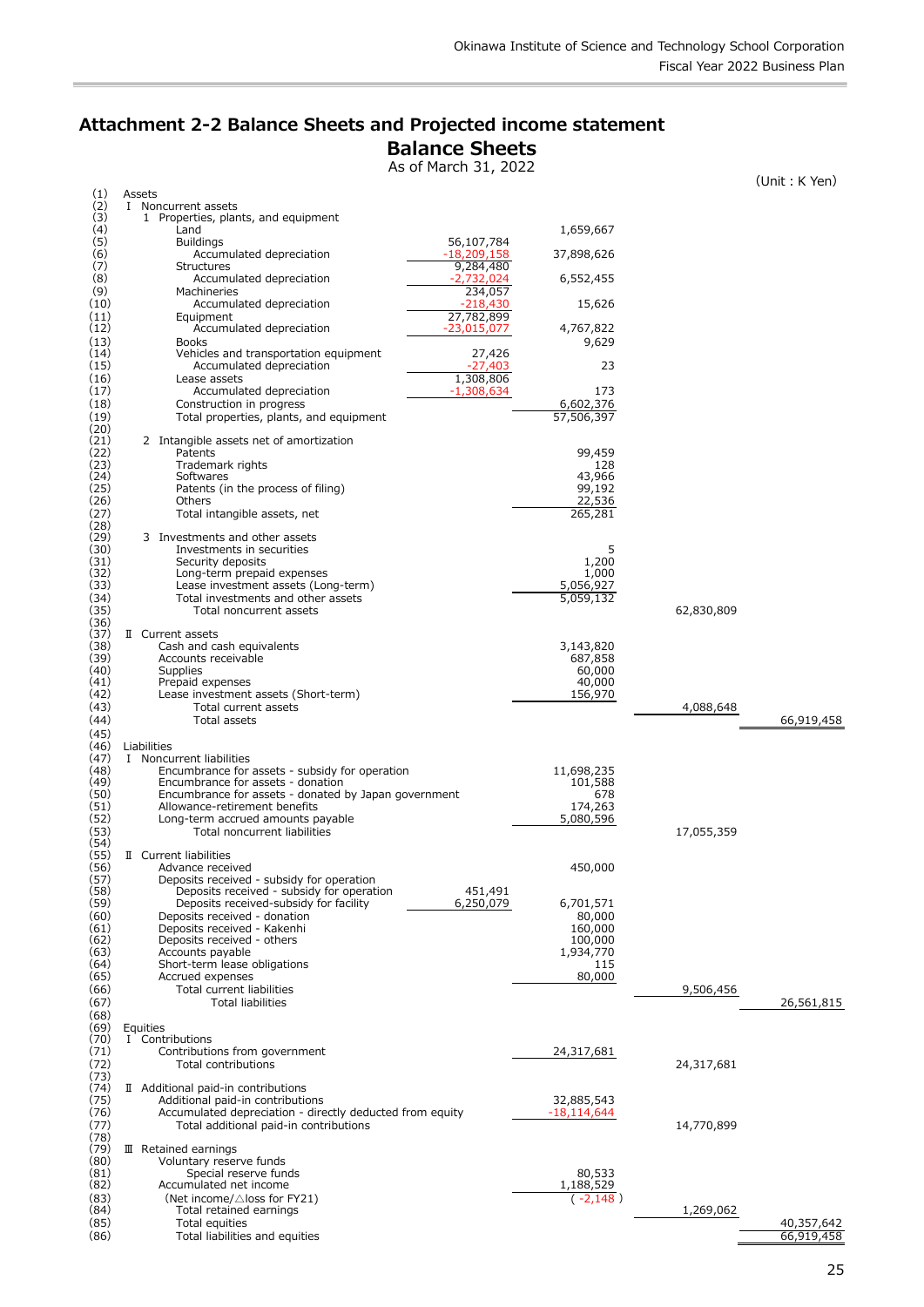# **Projected income statement**

FY2021

(Unit : K Yen)

 $(A)$  (B) Items **Amount** (1) Ordinary Revenues 20,676,624 (2)  $\vert$  Revenue from Tuition etc.  $\vert$  117,180 (3) Revenue from Subsidy for Operations etc. 16,326,531 (4) Revenue from Subsidy for facility 560 (5) Revenue from Sponsored Research (5) 25,995 (6) Revenue from Sponsored Business 285,494 (7) Revenue from Joint Research **196,978** (8) Revenue from Donation etc. 21,268  $(9)$  Revenue from Subsidy for other  $(9)$  40,774 (10) Revenue from Property Rent for Dormitory etc. 8,211 (11) Land and Building Rent Revenue 14,279 (12) Reversal of Assets Offsetting Subsidy for Operations etc. 3,021,729 (13) Reversals of Assets Offsetting Donated Assets 16,348 (14) Financial Income 106,990 (15) Miscellaneous gains 194,286 (16) (17) Ordinary Expenses 20,679,904 (18) Personnel Expenses 8,097,676 (19) Operating Expenses and Books and Books and Books and Books and Books and Books and Books and Books and Books and Books and Books and Books and Books and Books and Books and Books and Books and Books and Books and Book (20) General Administrative Expenses and the state of the Superior of the Superior of the Superior of the Superior of the Superior of the Superior of the Superior of the Superior of the Superior of the Superior of the Supe (21) Depreciation 3,125,361 (22) Financial Charges 120,132 (23) Miscellaneous loss (24) (25) Ordinary Loss -3,280 (26) (27) Extraordinary Profit 4,788 (28) Extraordinary Loss 3,655 and 3,655 and 3,655 and 3,655 and 3,655 and 3,655 and 3,655 and 3,655 and 3,655  $\pm$ (29)  $(30)$  Net Loss for the year  $\vert$  -2,148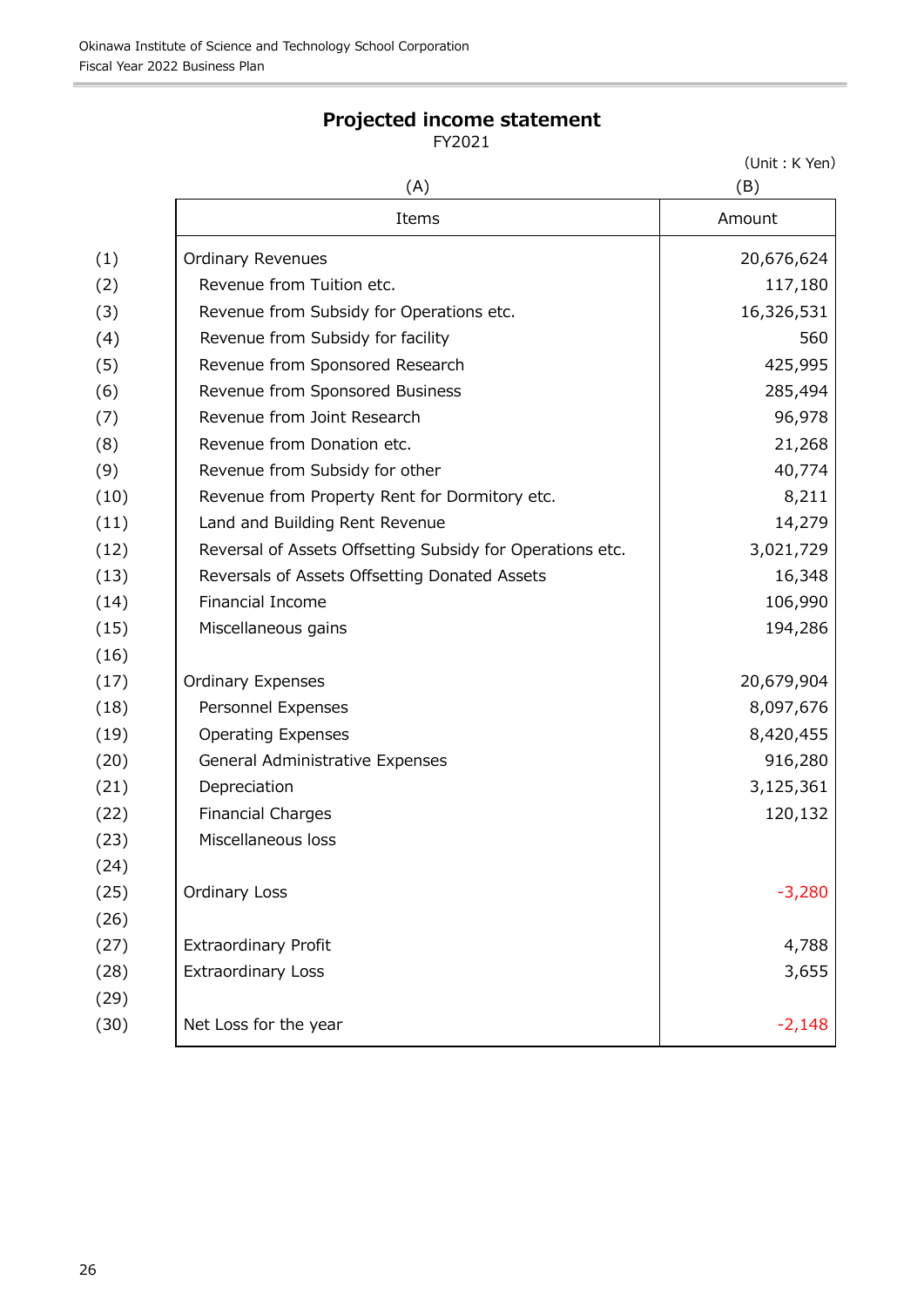# **Balance Sheets**

As of March 31, 2023

(Unit: K Yen)

| (1)          | Assets                                                                                                      |                        |            |                          |
|--------------|-------------------------------------------------------------------------------------------------------------|------------------------|------------|--------------------------|
| (2)<br>(3)   | I Noncurrent assets<br>1 Properties, plants, and equipment                                                  |                        |            |                          |
| (4)          | Land                                                                                                        | 1,659,667              |            |                          |
| (5)<br>(6)   | <b>Buildings</b><br>56,107,784<br>Accumulated depreciation<br>$-20,645,041$                                 | 35,462,743             |            |                          |
| (7)<br>(8)   | <b>Structures</b><br>9,291,254<br>Accumulated depreciation<br>$-3,036,205$                                  | 6,255,048              |            |                          |
| (9)          | 234,057<br>Machineries<br>$-228,125$                                                                        |                        |            |                          |
| (10)<br>(11) | Accumulated depreciation<br>27,947,265<br>Equipment                                                         | 5,931                  |            |                          |
| (12)<br>(13) | Accumulated depreciation<br>$-25,106,007$<br><b>Books</b>                                                   | 2,841,257<br>10,829    |            |                          |
| (14)<br>(15) | Vehicles and transportation equipment<br>27,426<br>Accumulated depreciation<br>$-27,602$                    | $-176$                 |            |                          |
| (16)         | 1,308,806<br>Lease assets                                                                                   |                        |            |                          |
| (17)<br>(18) | Accumulated depreciation<br>$-1,308,749$<br>Construction in progress                                        | 58<br>8,390,987        |            |                          |
| (19)         | Total properties, plants, and equipment                                                                     | 54,626,344             |            |                          |
| (20)<br>(21) | 2 Intangible assets net of amortization                                                                     |                        |            |                          |
| (22)         | Patents                                                                                                     | 110,973                |            |                          |
| (23)<br>(24) | Trademark rights<br>Softwares                                                                               | 7<br>$-65,942$         |            |                          |
| (25)         | Patents (in the process of filing)                                                                          | 123,966                |            |                          |
| (26)<br>(27) | Others<br>Total intangible assets, net                                                                      | 17,718<br>186,721      |            |                          |
| (28)         |                                                                                                             |                        |            |                          |
| (29)<br>(30) | 3 Investments and other assets<br>Investments in securities                                                 | 5                      |            |                          |
| (31)         | Security deposits                                                                                           | 1,200                  |            |                          |
| (32)         | Long-term prepaid expenses                                                                                  | 1,000                  |            |                          |
| (33)<br>(34) | Lease investment assets (Long-term)<br>Total investments and other assets                                   | 4,906,927<br>4,909,132 |            |                          |
| (35)         | Total noncurrent assets                                                                                     |                        | 59,722,197 |                          |
| (36)<br>(37) | II Current assets                                                                                           |                        |            |                          |
| (38)         | Cash and cash equivalents                                                                                   | 3,143,820              |            |                          |
| (39)         | Accounts receivable                                                                                         | 1,162,852              |            |                          |
| (40)<br>(41) | Supplies<br>Prepaid expenses                                                                                | 60,000<br>40,000       |            |                          |
| (42)         | Lease investment assets (Short-term)                                                                        | 160,470                |            |                          |
| (43)<br>(44) | Total current assets<br>Total assets                                                                        |                        | 4,567,143  | 64,289,340               |
| (45)         |                                                                                                             |                        |            |                          |
|              | (46) Liabilities                                                                                            |                        |            |                          |
| (47)<br>(48) | I Noncurrent liabilities<br>Encumbrance for assets - subsidy for operation                                  | 9,450,877              |            |                          |
| (49)         | Encumbrance for assets - donation                                                                           | 63,280                 |            |                          |
| (50)         | Encumbrance for assets - donated by Japan government                                                        | 678                    |            |                          |
| (51)<br>(52) | Allowance-retirement benefits<br>Long-term accrued amounts payable                                          | 192,263<br>4,930,596   |            |                          |
| (53)         | Total noncurrent liabilities                                                                                |                        | 14,637,694 |                          |
| (54)         | (55) II Current liabilities                                                                                 |                        |            |                          |
| (56)         | Advance received                                                                                            | 450,000                |            |                          |
| (57)         | Deposits received - subsidy for operation                                                                   |                        |            |                          |
| (58)<br>(59) | Deposits received - subsidy for operation<br>264,428<br>Deposits received-subsidy for facility<br>6,422,841 | 6,687,269              |            |                          |
| (60)         | Deposits received - donation                                                                                | 88,000                 |            |                          |
| (61)         | Deposits received - Kakenhi<br>Deposits received - others                                                   | 190,000<br>100,000     |            |                          |
| (62)<br>(63) | Accounts payable                                                                                            | 3,934,833              |            |                          |
| (64)         | Accrued expenses                                                                                            | 80,000                 |            |                          |
| (65)<br>(66) | Total current liabilities<br><b>Total liabilities</b>                                                       |                        | 11,530,103 | 26,167,796               |
| (67)         |                                                                                                             |                        |            |                          |
|              | (68) Equities                                                                                               |                        |            |                          |
| (70)         | (69) I Contributions<br>Contributions from government                                                       | 24,317,681             |            |                          |
| (71)         | Total contributions                                                                                         |                        | 24,317,681 |                          |
| (72)         |                                                                                                             |                        |            |                          |
| (73)<br>(74) | II Additional paid-in contributions<br>Additional paid-in contributions                                     | 32,892,317             |            |                          |
| (75)         | Accumulated depreciation - directly deducted from equity                                                    | $-20,366,767$          |            |                          |
| (76)         | Total additional paid-in contributions                                                                      |                        | 12,525,549 |                          |
| (77)         | (78) III Retained earnings                                                                                  |                        |            |                          |
| (79)         | Voluntary reserve funds                                                                                     |                        |            |                          |
| (80)<br>(81) | Special reserve funds<br>Accumulated net income                                                             | 80,533<br>1,197,781    |            |                          |
| (82)         | (Net income/ $\triangle$ loss for FY22)                                                                     | $(-9,251)$             |            |                          |
| (83)         | Total retained earnings                                                                                     |                        | 1,278,313  |                          |
| (84)<br>(85) | Total equities<br>Total liabilities and equities                                                            |                        |            | 38,121,544<br>64,289,340 |
|              |                                                                                                             |                        |            |                          |